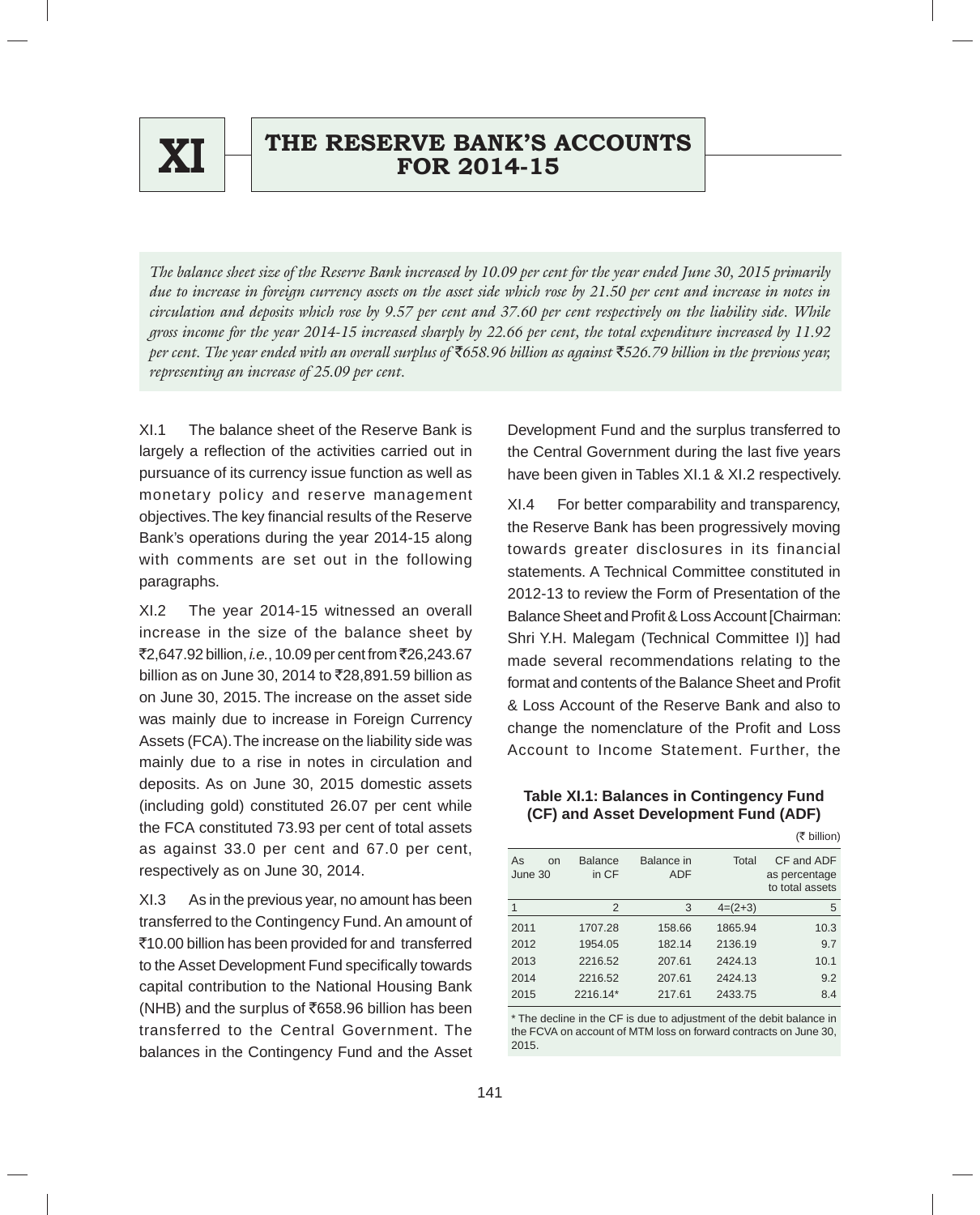|              |                                                                                      |         |         |         |         | (₹ billion) |
|--------------|--------------------------------------------------------------------------------------|---------|---------|---------|---------|-------------|
| Item         |                                                                                      | 2010-11 | 2011-12 | 2012-13 | 2013-14 | 2014-15     |
| $\mathbf{1}$ |                                                                                      | 2       | 3       | 4       | 5       | 6           |
| a)           | Gross Income                                                                         | 370.70  | 531.76  | 743.58  | 646.17  | 792.56      |
| b)           | Transfers to Internal Reserves (i+ii)                                                | 134.02  | 270.25  | 287.94  | 0.00    | 0.00        |
|              | <b>Contingency Fund</b><br>(i)                                                       | 121.67  | 246.77  | 262.47  | 0.00    | 0.00        |
|              | (ii) Asset Development Fund@                                                         | 12.35   | 23.48   | 25.47   | 0.00    | 0.00        |
| C)           | Net Income (a-b)                                                                     | 236.68  | 261.51  | 455.63  | 646.17  | 792.56      |
| d)           | <b>Total Expenditure</b>                                                             | 86.55   | 101.37  | 125.49  | 119.34  | 133.56      |
| e)           | Net Disposable Income (c-d)                                                          | 150.13  | 160.14  | 330.14  | 526.83  | 659.00      |
| f)           | Transfer to funds*                                                                   | 0.04    | 0.04    | 0.04    | 0.04    | 0.04        |
| q)           | Surplus transferred to the Government (e-f)                                          | 150.09  | 160.10  | 330.10  | 526.79  | 658.96      |
|              | Transfer of Surplus to Government as per cent of Gross Income less Total Expenditure | 52.8    | 37.2    | 53.4    | 99.99   | 99.99       |

| Table XI.2: Trends in Gross Income, Expenditure and Net Disposable Income |  |  |
|---------------------------------------------------------------------------|--|--|
|---------------------------------------------------------------------------|--|--|

\*: An amount of ₹10 million each has been transferred to the National Industrial Credit (Long Term Operations) Fund, the National Rural Credit (Long Term Operation) Fund, the National Rural Credit (Stabilisation) Fund and the National Housing Credit (Long Term Operations) Fund during each of the five years.

@For 2014-15 not shown as it is included in total expenditure.

Committee had also recommended a few changes in the accounting policy. The Board of the Reserve Bank has accepted these recommendations for implementation. In order to effect the change relating to the format and contents of the Balance Sheet and Profit and Loss Account, Government of India has notified the format of weekly accounts of the Bank on July 15, 2015 in the Gazette of India and amendments in relevant sections of RBI General Regulations, 1949 have been notified by the Bank on July 6 and July 15, 2015 in the Gazette of India for changes in the format of the Balance Sheet and Profit and Loss Account of the Bank. Accordingly, the accounts of the Bank for the year 2014-15 have been drawn up in the new format.

XI.5 The major changes in the format and contents of the Balance Sheet and the Profit and Loss account are as under:

- Balance Sheets of Issue and Banking Departments have been merged and each item of asset and liability is shown as line items supported by schedules.
- 'Gold Coin and Bullion' which earlier formed part of 'Other Assets', and 'Investment in

Subsidiaries and Associates', which formed part of 'Investments' in the Banking Department balance sheet, are now shown as distinct balance sheet heads.

- The Profit and Loss Account has been renamed as 'Income Statement' and the income head has been bifurcated into two major sub heads viz. 'Interest' and 'Others' supported by schedules.
- A new head 'Provisions' has been added under expenditure for accounting of transfers to the Contingency Fund (CF) and the Asset Development Fund (ADF).
- The unit of reporting has been changed from 'Rupee Thousands' to 'Rupee billions'.

XI.6 For better readability and presentation, investments have been bifurcated into four major categories. 'Balances Held Abroad' and 'Investments' held as part of Banking Department balance sheet are shown as 'Investments–Foreign-BD' and 'Investments- Domestic-BD', respectively. 'Foreign Securities' and 'GoI Rupee Securities' forming part of 'Issue Department Assets' have been shown as 'Investments- Foreign-ID' and 'Investments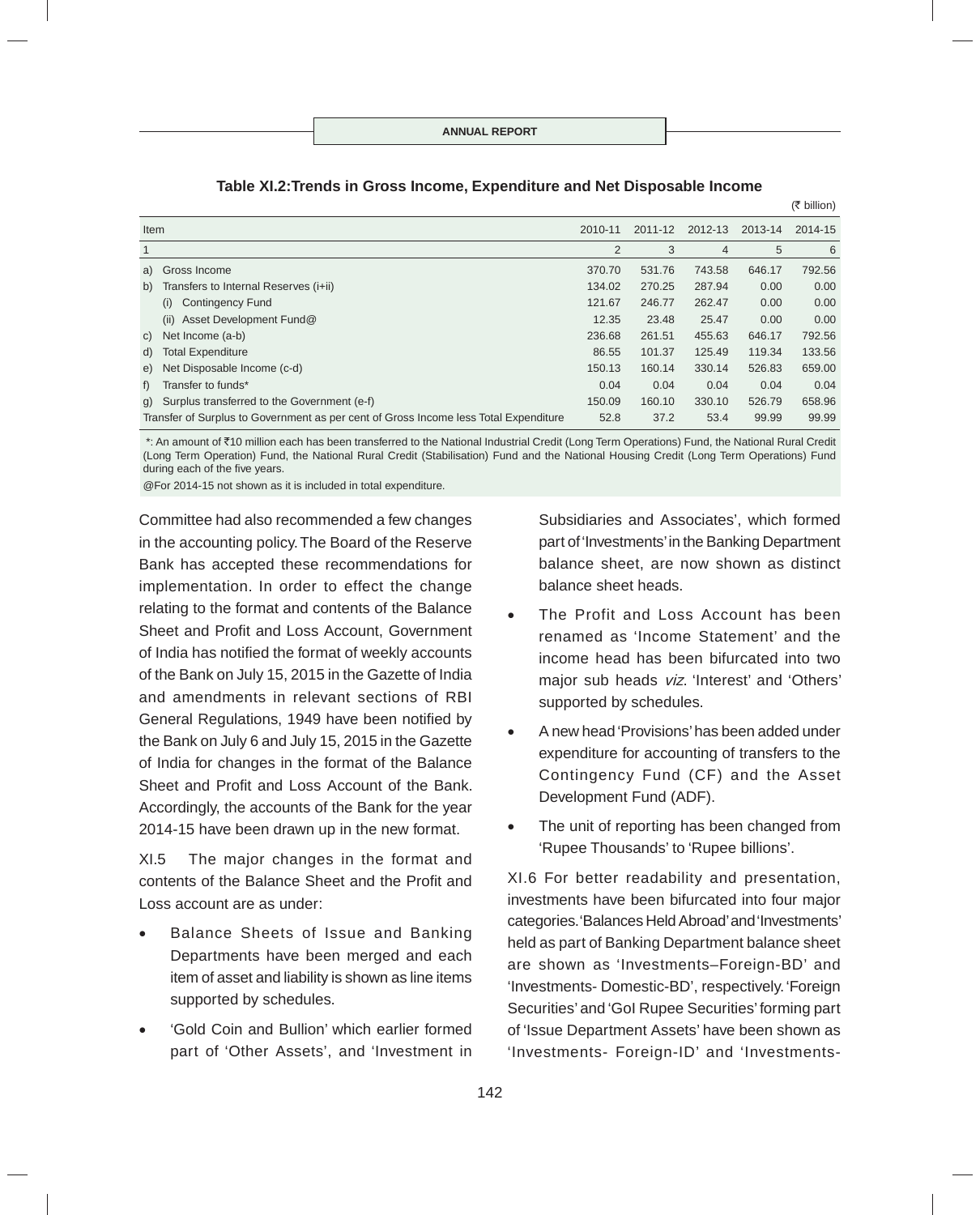Domestic-ID' respectively. Contingency Reserve and Asset Development Reserve have been renamed as 'Contingency Fund' and 'Asset Development Fund'.

XI.7 Based on the recommendations made by the Technical Committee I certain changes in accounting policies were also effected in 2014-15. Repo and Reverse Repo transactions, were earlier treated as purchase and sale of securities. As the substance of the transaction is lending and deposit of funds and securities only represent the collateral for the transaction, Repo under Liquidity Adjustment Facility (LAF) and Marginal Standing Facility (MSF) is now being treated as lending and Reverse Repo being treated as deposit of funds with RBI. The Technical Committee I had also recommended that rupee securities be carried at fair value and any unrealised gain or loss may be transferred to the Investment Revaluation Account (IRA). This will be implemented in 2015-16.

XI.8 Another Technical Committee [Chairman: Shri Y.H.Malegam (Technical Committee II)] was constituted during 2013-14 to review the Level and

Adequacy of Internal Reserves and Surplus Distribution Policy of the Reserve Bank of India. Based on the recommendations of the Technical Committee II, the forward contracts entered into by the Bank as part of its intervention operations are being marked to market on yearly basis as on the balance sheet date from the year 2013-14. Further, as against the earlier policy of ignoring gain and accounting for loss only, now both gain or loss are accounted for.

XI.9 The other major recommendations of the Technical Committee II, which will be implemented in 2015-16 are: (i) change in the method of revaluation of the rupee securities from Lower of Book or Market Value (LOBOM) to fair valuation, and (ii) bifurcation of Currency and Gold Revaluation Account (CGRA) into Gold Revaluation Account (GRA) and Foreign Currency Revaluation Account (FCRA).

XI.10 The Balance Sheet and the Income Statement prepared for the year 2014-15 in the new formats along with the schedules, statement of significant accounting policies and supporting notes to the accounts are furnished below: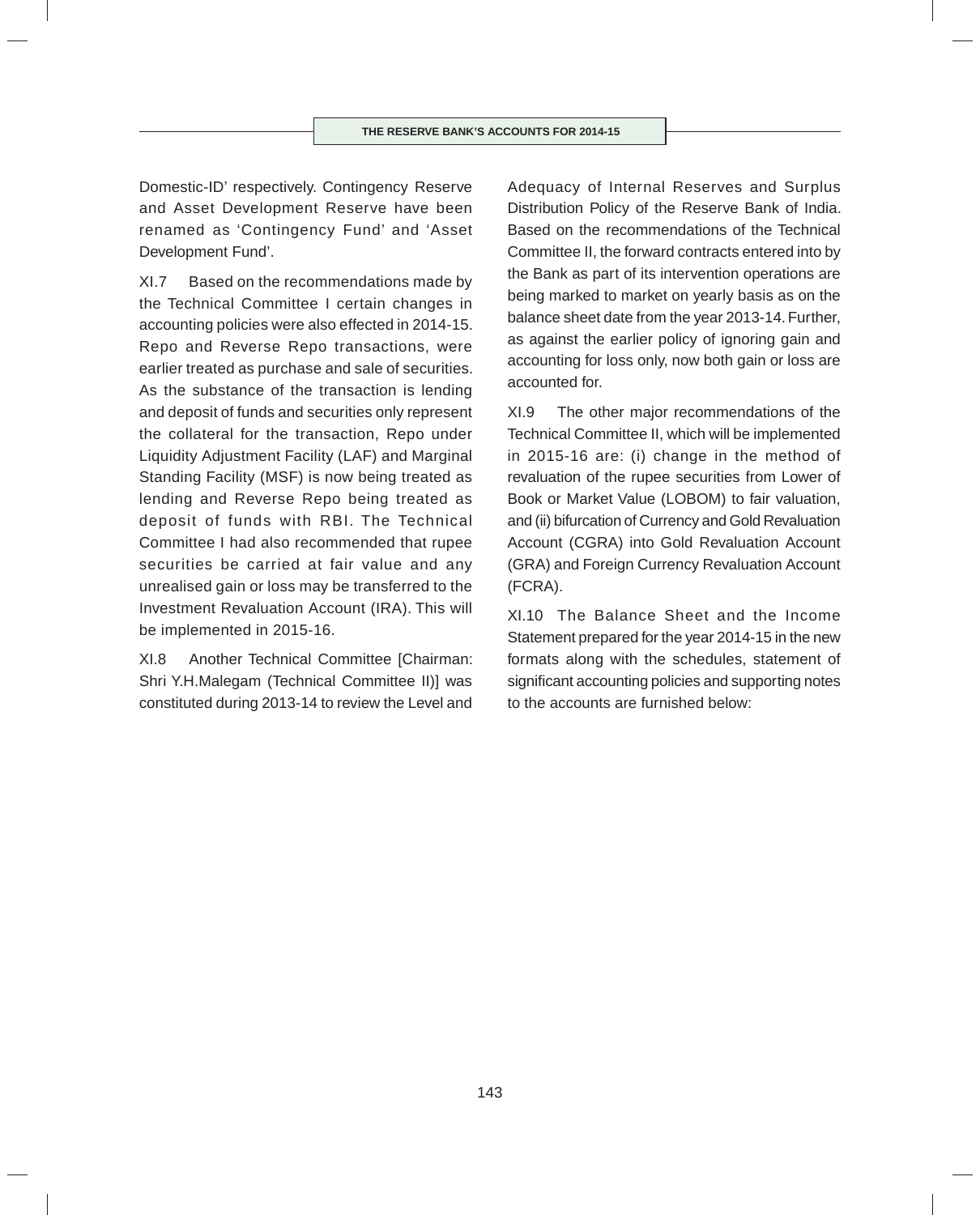**ANNUAL REPORT**

# **RESERVE BANK OF INDIA BALANCE SHEET AS ON JUNE 30, 2015**

(Amount in  $\bar{\tau}$  billion)

| <b>Liabilities</b>                     | <b>Schedules</b> | 2013-14   | 2014-15   | <b>Assets</b>                                             | <b>Schedules</b>    | 2013-14   | 2014-15   |
|----------------------------------------|------------------|-----------|-----------|-----------------------------------------------------------|---------------------|-----------|-----------|
| Capital                                |                  | 0.05      | 0.05      | <b>Assets of Banking</b><br>Department (BD)               |                     |           |           |
| Reserve Fund                           |                  | 65.00     |           | 65.00 Notes, rupee coin, small coin                       | 5                   | 0.11      | 0.11      |
| <b>Other Reserves</b>                  | 1                | 2.20      | 2.22      | Gold Coin and Bullion                                     | 6                   | 590.24    | 578.84    |
| Deposits                               | 2                | 3769.45   | 5186.86   | Investments-Foreign-BD                                    | $\overline{7}$      | 4,796.21  | 7,276.29  |
| Other Liabilities and Provisions       | 3                | 8961.70   | 8905.03   | Investments-Domestic-BD                                   | 8                   | 6,684.68  | 5,174.97  |
|                                        |                  |           |           | <b>Bills Purchased and Discounted</b>                     |                     | 0.00      | 0.00      |
|                                        |                  |           |           | Loans and Advances                                        | 9                   | 370.83    | 802.32    |
|                                        |                  |           |           | Investment in Subsidiaries                                | 10                  | 13.20     | 13.20     |
|                                        |                  |           |           | <b>Other Assets</b>                                       | 11                  | 343.13    | 313.43    |
| <b>Liabilities of Issue Department</b> |                  |           |           | Assets of Issue Department (ID)                           |                     |           |           |
| Notes issued                           | 4                | 13,445.27 | 14,732.43 | Gold Coin and Bullion (as<br>backing for Note issue)      | 6                   | 649.78    | 637.23    |
|                                        |                  |           |           | Rupee coin                                                |                     | 1.72      | 1.99      |
|                                        |                  |           |           | Investment-Foreign-ID                                     | $\overline{7}$      | 12,783.31 | 14,082.75 |
|                                        |                  |           |           | Investment-Domestic-ID                                    | 8                   | 10.46     | 10.46     |
|                                        |                  |           |           | Domestic Bills of Exchange and<br>other Commercial Papers |                     | 0.00      | 0.00      |
| <b>Total Liabilities</b>               |                  | 26,243.67 | 28,891.59 |                                                           | <b>Total Assets</b> | 26,243.67 | 28,891.59 |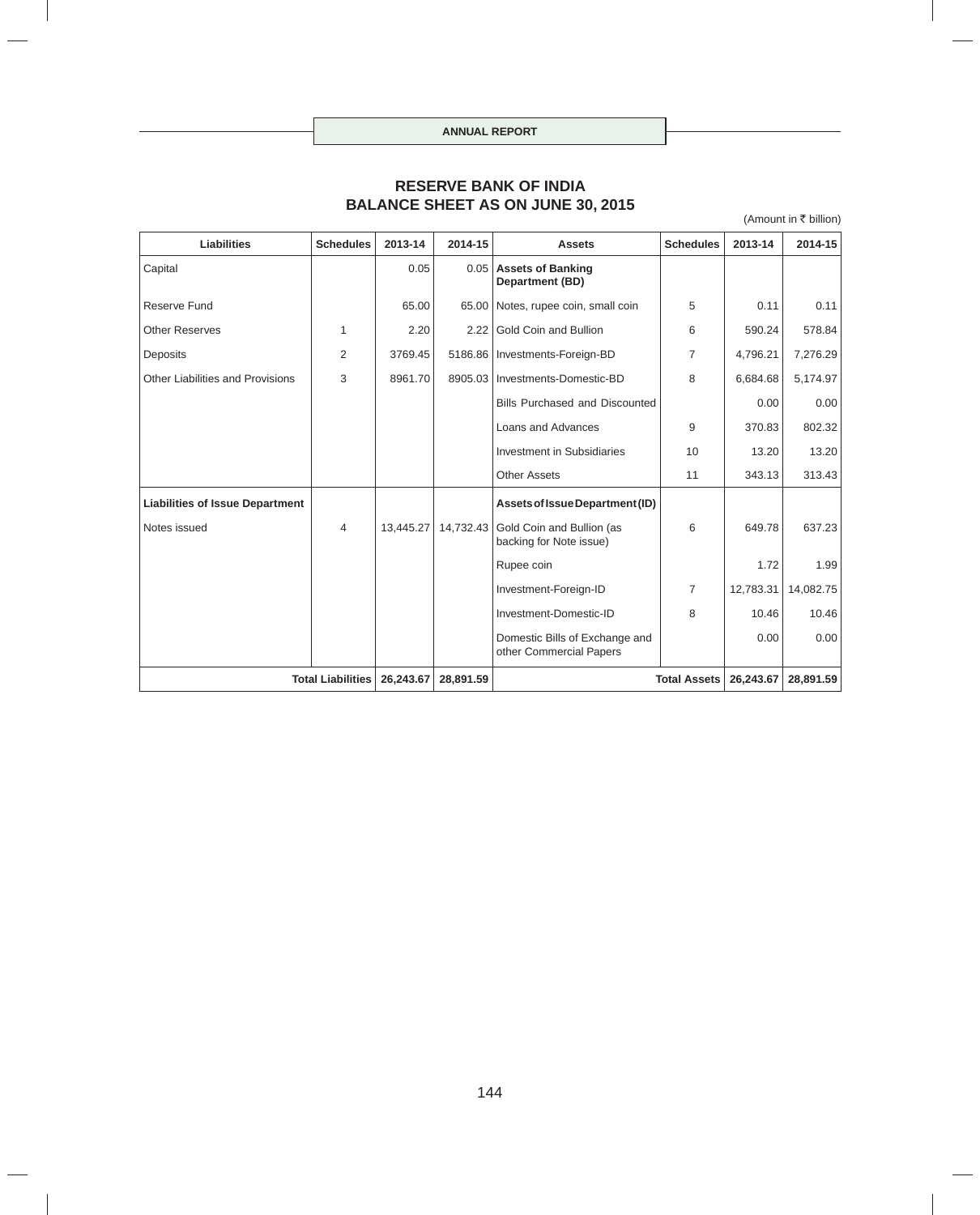|                                                                                       |                  |         | (Amount in ₹ billion) |
|---------------------------------------------------------------------------------------|------------------|---------|-----------------------|
| <b>INCOME</b>                                                                         | <b>Schedules</b> | 2013-14 | 2014-15               |
| Interest                                                                              | 12               | 636.88  | 744.82                |
| <b>Others</b>                                                                         | 13               | 9.29    | 47.74                 |
|                                                                                       | Total            | 646.17  | 792.56                |
| <b>EXPENDITURE</b>                                                                    |                  |         |                       |
| <b>Printing of Notes</b>                                                              |                  | 32.14   | 37.62                 |
| Expense on Remittance of Currency                                                     |                  | 0.71    | 0.98                  |
| <b>Agency Charges</b>                                                                 | 14               | 33.25   | 30.45                 |
| Interest                                                                              |                  | 0.04    | 0.01                  |
| <b>Employee Cost</b>                                                                  |                  | 43.24   | 40.58                 |
| Postage and Telecommunication Charges                                                 |                  | 0.84    | 0.91                  |
| <b>Printing and Stationery</b>                                                        |                  | 0.21    | 0.34                  |
| Rent, Taxes, Insurance, Lighting, etc.                                                |                  | 1.22    | 1.14                  |
| Repairs and Maintenance                                                               |                  | 1.04    | 1.04                  |
| Directors' and Local Board Members' Fees and Expenses                                 |                  | 0.03    | 0.03                  |
| Auditors' Fees and Expenses                                                           |                  | 0.02    | 0.03                  |
| Law Charges                                                                           |                  | 0.05    | 0.04                  |
| Miscellaneous Expenses                                                                |                  | 4.93    | 7.97                  |
| Depreciation                                                                          |                  | 1.62    | 2.42                  |
| Provisions                                                                            |                  | 0.00    | 10.00                 |
| <b>Total</b>                                                                          |                  | 119.34  | 133.56                |
| <b>Available Balance</b>                                                              |                  | 526.83  | 659.00                |
| Less:<br>Contribution to:                                                             |                  |         |                       |
| a)                                                                                    |                  | 0.01    | 0.01                  |
| National Industrial Credit (Long Term Operations) Fund<br>i)                          |                  |         |                       |
| National Housing Credit (Long Term Operations) Fund<br>ii)<br>Transferable to NABARD: |                  | 0.01    | 0.01                  |
| b)<br>National Rural Credit (Long Term Operations) Fund 1<br>i)                       |                  | 0.01    | 0.01                  |
| National Rural Credit (Stabilisation) Fund <sup>1</sup><br>ii)                        |                  | 0.01    | 0.01                  |
|                                                                                       |                  |         |                       |
| Surplus payable to the Central Government                                             |                  | 526.79  | 658.96                |

# **RESERVE BANK OF INDIA INCOME STATEMENT FOR THE YEAR ENDED JUNE 2015**

1 *These funds are maintained by the National Bank for Agriculture and Rural Development (NABARD).*

Madhumita S.Deb Chief General Manager

S. S. Mundra Deputy Governor

R. Gandhi Deputy Governor

Urjit R. Patel Deputy Governor

Harun R. Khan Deputy Governor Raghuram G. Rajan Governor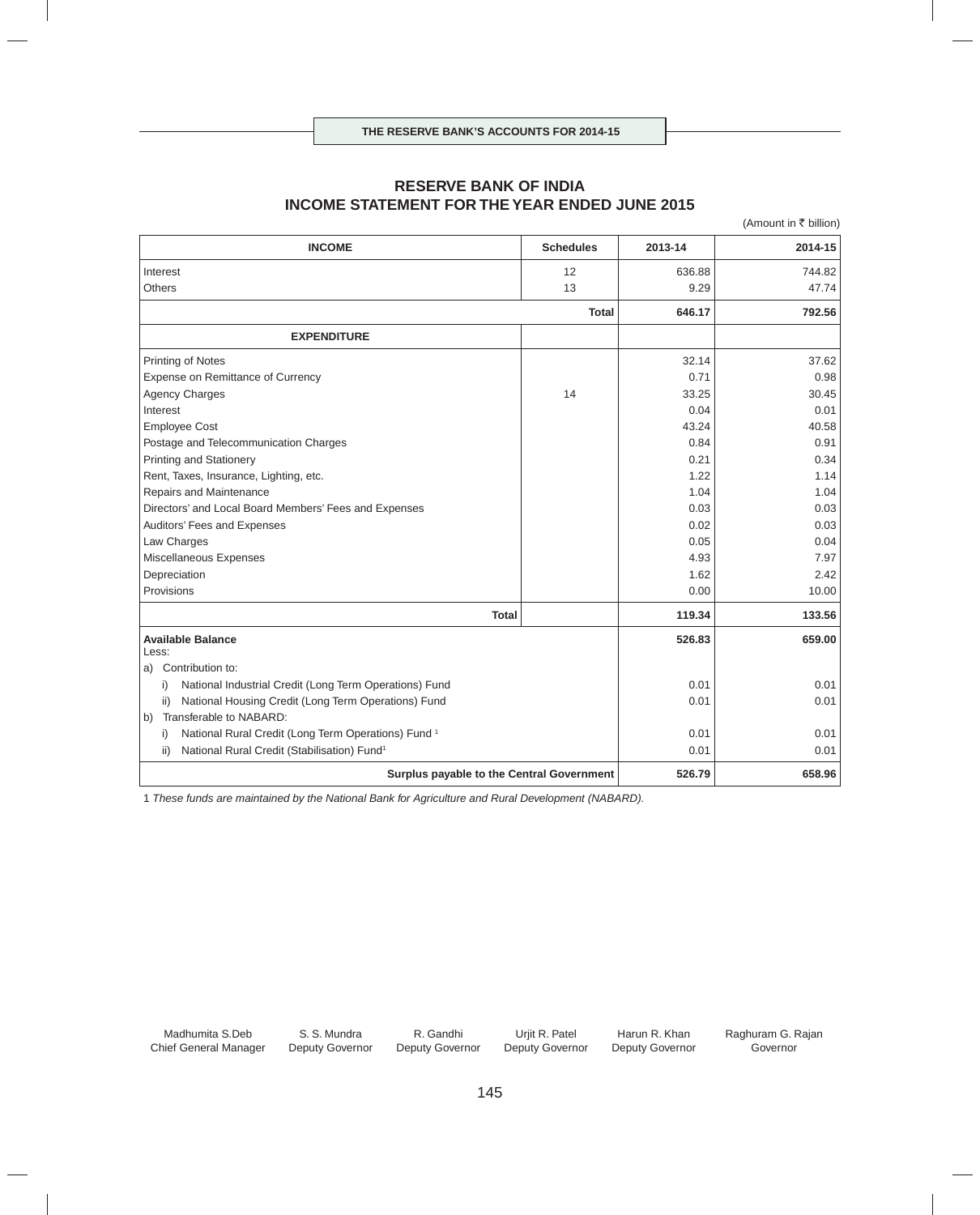# **SCHEDULES FORMING PART OF BALANCE SHEET AND INCOME STATEMENT**

|             |                                                                     |                  |           | (Amount in ₹ billion) |
|-------------|---------------------------------------------------------------------|------------------|-----------|-----------------------|
|             |                                                                     |                  | 2013-14   | 2014-15               |
| Schedule 1: | <b>Other Reserves</b>                                               |                  |           |                       |
|             | National Industrial Credit (Long Term Operations) Fund<br>(i)       |                  | 0.23      | 0.24                  |
|             | (ii) National Housing Credit (Long Term Operations) Fund            |                  | 1.97      | 1.98                  |
|             |                                                                     | <b>Total</b>     | 2.20      | 2.22                  |
| Schedule 2: | <b>Deposits</b>                                                     |                  |           |                       |
|             | (a) Government                                                      |                  |           |                       |
|             | (i) Central Government                                              |                  | 1.00      | 1.01                  |
|             | (ii) State Governments                                              |                  | 0.42      | 0.43                  |
|             |                                                                     | Sub total        | 1.42      | 1.44                  |
|             | (b) Banks                                                           |                  |           |                       |
|             | (i) Scheduled Commercial Banks                                      |                  | 3,469.16  | 3,711.94              |
|             | (ii) Scheduled State Co-operative Banks                             |                  | 37.29     | 32.22                 |
|             | (iii) Other Scheduled Co-operative Banks                            |                  | 63.31     | 69.97                 |
|             | (iv) Non-Scheduled Co-operative Banks                               |                  | 4.81      | 10.71                 |
|             | (v) Other Banks (RRB, LDB, etc)                                     |                  | 102.67    | 122.01                |
|             |                                                                     | <b>Sub total</b> | 3,677.24  | 3,946.85              |
|             | (c) Others                                                          |                  |           |                       |
|             | Administrators of RBI Employee PF A/c<br>(i)                        |                  | 38.62     | 40.75                 |
|             | Depositors' Education and Awareness Fund<br>(ii)                    |                  | 27.95     | 78.75                 |
|             | (iii) Balances of Foreign Central Banks                             |                  | 10.13     | 14.71                 |
|             | (iv) Balances of Indian Financial Institutions                      |                  | 2.53      | 4.33                  |
|             | (v) Balances of International Financial Institutions                |                  | 1.43      | 1.45                  |
|             | (vi) Mutual Fund                                                    |                  | 0.01      | 0.01                  |
|             | (vii) Others                                                        |                  | 10.12     | 1098.57               |
|             |                                                                     | Sub total        | 90.79     | 1,238.57              |
|             |                                                                     | Total            | 3,769.45  | 5,186.86              |
| Schedule 3: | <b>Other Liabilities and Provisions</b>                             |                  |           |                       |
|             | <b>Gratuity and Superannuation Fund</b><br>(i)                      |                  | 123.10    | 140.05                |
|             | Contingency Fund (CF)<br>(ii)                                       |                  | 2,216.52  | 2,216.14              |
|             | Asset Development Fund (ADF)<br>(iii)                               |                  | 207.61    | 217.61                |
|             | (iv) Currency and Gold Revaluation Account (CGRA)                   |                  | 5,721.63  | 5,591.93              |
|             | Investment Revaluation Account (IRA)<br>(v)                         |                  | 37.91     | 32.14                 |
|             | Foreign Exchange Forward Contracts Valuation Account (FCVA)<br>(vi) |                  | 42.98     | 0.00                  |
|             | (vii) Provision for Forward Contracts Valuation Account (PFCVA)     |                  | 0.00      | 0.39                  |
|             | (viii) Provision for Payables                                       |                  | 16.55     | 16.81                 |
|             | Surplus Transferable to the Government of India<br>(ix)             |                  | 526.79    | 658.96                |
|             | <b>Bills Payable</b><br>(x)                                         |                  | 0.37      | 0.17                  |
|             | Miscellaneous<br>(xi)                                               |                  | 68.24     | 30.83                 |
|             |                                                                     | <b>Total</b>     | 8,961.70  | 8,905.03              |
| Schedule 4: | <b>Notes Issued</b>                                                 |                  |           |                       |
|             | Notes held in the Banking Department<br>(i)                         |                  | 0.11      | 0.11                  |
|             | (ii) Notes in Circulation                                           |                  | 13,445.16 | 14,732.32             |
|             |                                                                     | Total            | 13,445.27 | 14,732.43             |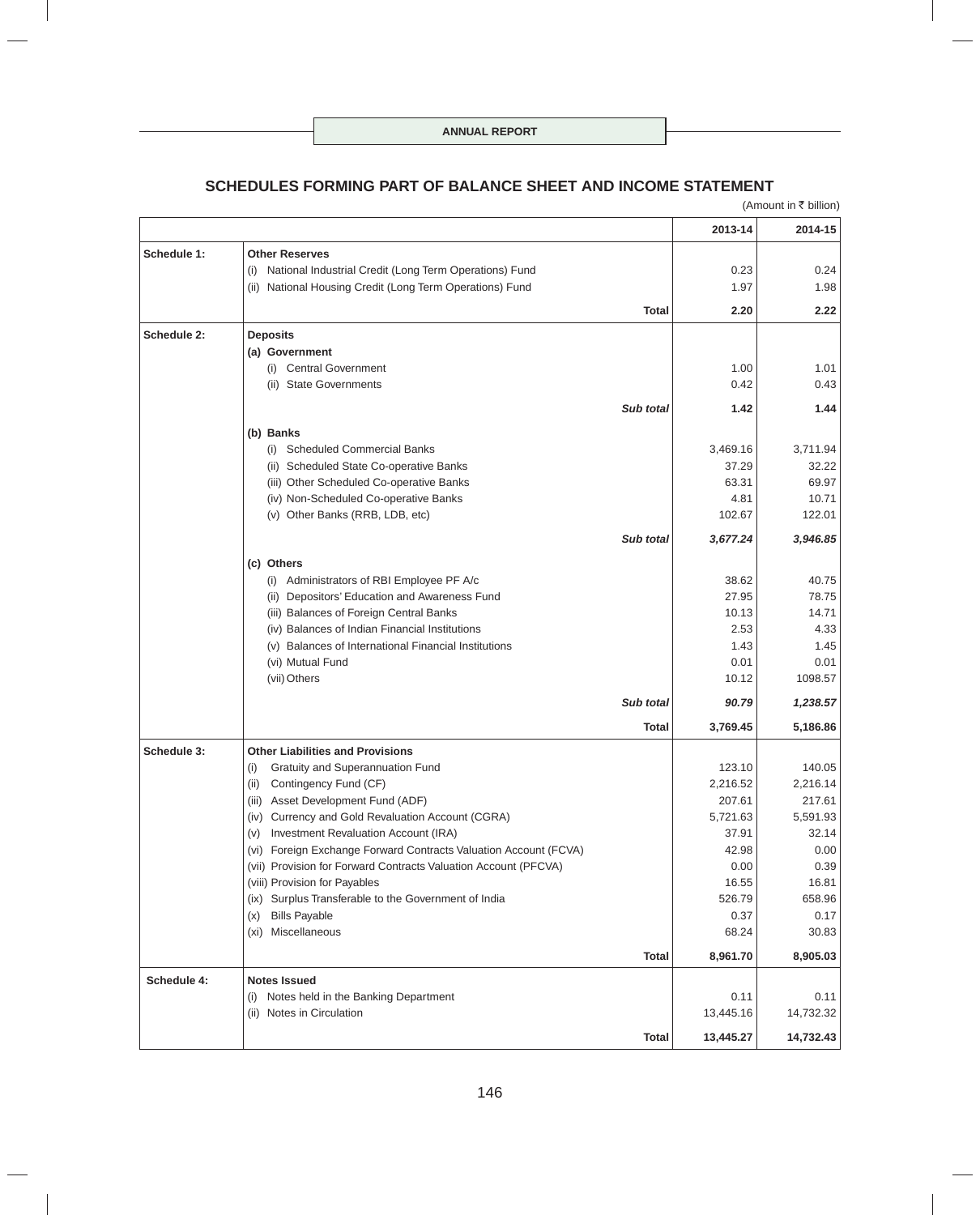|             |                                                                                    | 2013-14        | 2014-15          |
|-------------|------------------------------------------------------------------------------------|----------------|------------------|
| Schedule 5: | Notes, Rupee Coin, Small Coin (with RBI)                                           |                |                  |
|             | (i) Notes                                                                          | 0.11           | 0.11             |
|             | (ii) Rupee coin                                                                    | 0.00           | 0.00             |
|             | (iii) Small coin                                                                   | 0.00           | 0.00             |
|             | <b>Total</b>                                                                       | 0.11           | 0.11             |
| Schedule 6: | <b>Gold Coin and Bullion</b>                                                       |                |                  |
|             | <b>Banking Department</b><br>(i)                                                   | 590.24         | 578.84           |
|             | (ii) Issue Department (as backing for Note issue)                                  | 649.78         | 637.23           |
|             | Total                                                                              | 1,240.02       | 1,216.07         |
| Schedule 7  | <b>Foreign Currency Assets</b>                                                     |                |                  |
|             | (i) Investments - Foreign - BD                                                     | 4,796.21       | 7,276.29         |
|             | (ii) Investments - Foreign - ID                                                    | 12,783.31      | 14,082.75        |
|             | Total                                                                              | 17,579.52      | 21,359.04        |
| Schedule 8: | <b>Investments-Domestic</b>                                                        |                |                  |
|             | (i) Investments - Domestic -BD                                                     | 6.684.68       | 5,174.97         |
|             | (ii) Investments - Domestic - ID                                                   | 10.46          | 10.46            |
|             | Total                                                                              | 6,695.14       | 5,185.43         |
| Schedule 9: | <b>Loans and Advances</b>                                                          |                |                  |
|             | (A) Loans and Advances to:                                                         |                |                  |
|             | (i) Central Government                                                             | 0.00           | 0.00             |
|             | (ii) State Governments                                                             | 6.66           | 25.77            |
|             | Sub total                                                                          | 6.66           | 25.77            |
|             | (B) Loans and Advances to:                                                         |                |                  |
|             | (i) Scheduled Commercial Banks                                                     | 294.17         | 732.03           |
|             | (ii) Scheduled State Co-operative Banks                                            | 0.00           | 0.00             |
|             | (iii) Other Scheduled Co-operative Banks                                           | 1.34           | 0.45             |
|             | (iv) Non-Scheduled State Co-operative Banks                                        | 0.00           | 0.00             |
|             | (v) NABARD                                                                         | 0.00           | 0.00             |
|             | (vi) Others                                                                        | 68.66          | 44.07            |
|             | Sub total                                                                          | 364.17         | 776.55           |
|             | (C) Loans, Advances and Investments from National Industrial Credit                |                |                  |
|             | (Long Term Operations) Fund:                                                       |                |                  |
|             | (a) Loans and Advances to:                                                         |                |                  |
|             | (i) Industrial Development Bank of India                                           | 0.00           | 0.00             |
|             | (ii) Export Import Bank of India<br>(iii) Industrial Investment Bank of India Ltd. | 0.00<br>0.00   | $0.00\,$<br>0.00 |
|             | (iv) Others                                                                        | 0.00           | 0.00             |
|             |                                                                                    |                |                  |
|             | (b) Investments in bonds/ debentures issued by:                                    |                |                  |
|             | (i) Industrial Development Bank of India<br>(ii) Export Import Bank of India       | 0.00<br>0.00   | 0.00<br>0.00     |
|             | (iii) Industrial Investment Bank of India Ltd.                                     | 0.00           | 0.00             |
|             | (iv) Others                                                                        | 0.00           | 0.00             |
|             | Sub total                                                                          | 0.00           | 0.00             |
|             | (D) Loans, Advances and Investments from National Industrial Credit (Long Term     |                |                  |
|             | <b>Operations) Fund:</b>                                                           |                |                  |
|             | (a) Loans and Advances to National Housing Bank                                    | 0.00           | 0.00             |
|             | (b) Investments in bonds/debentures issued by National Housing Bank                | 0.00           | 0.00             |
|             | Sub total<br><b>Total</b>                                                          | 0.00<br>370.83 | 0.00<br>802.32   |
|             |                                                                                    |                |                  |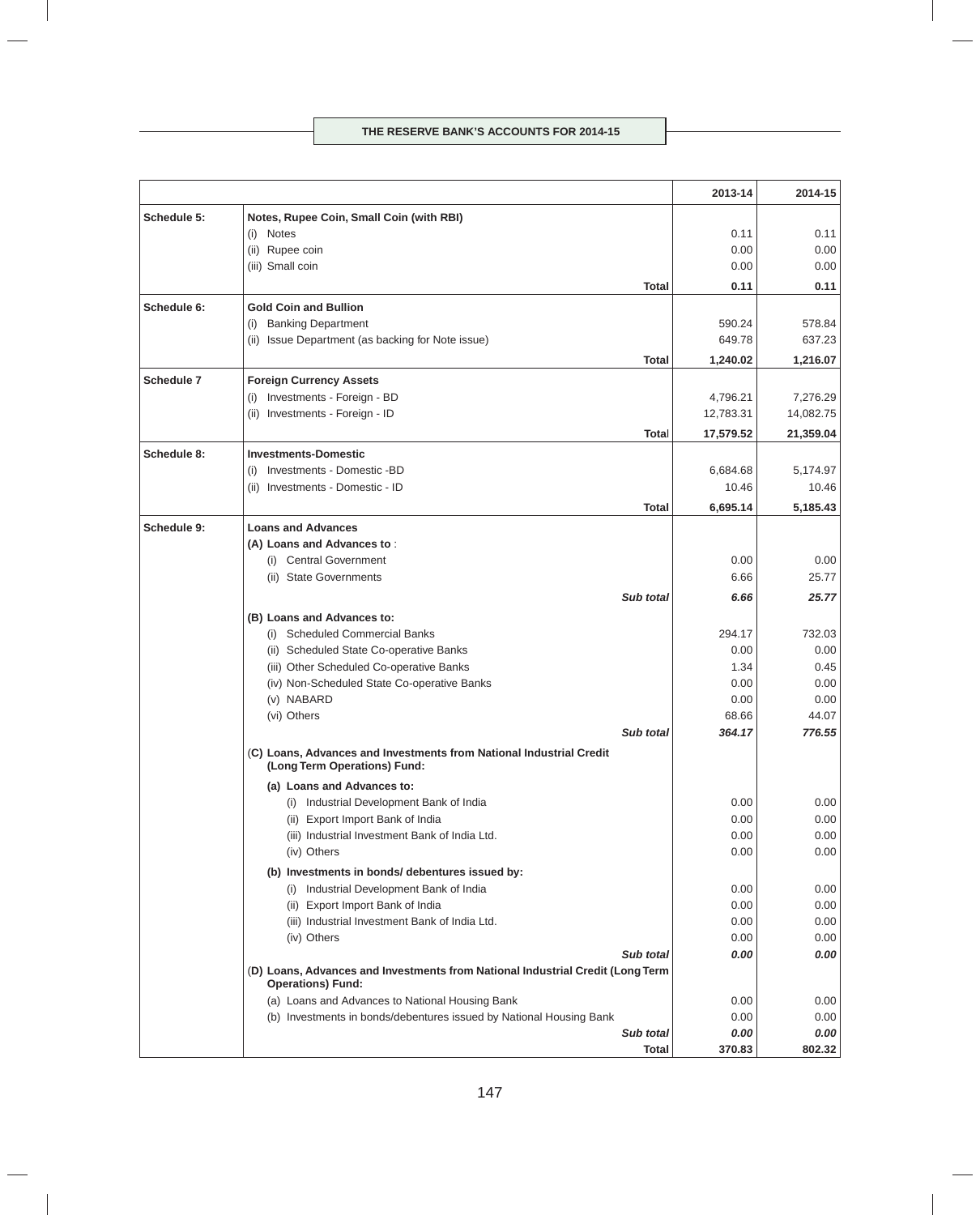#### **ANNUAL REPORT**

|              |                                                                                        | 2013-14     | 2014-15    |
|--------------|----------------------------------------------------------------------------------------|-------------|------------|
| Schedule 10: | Investment in subsidiaries                                                             |             |            |
|              | Deposit Insurance and Credit Guarantee Corporation<br>(i)                              | 0.50        | 0.50       |
|              | (ii) National Housing Bank                                                             | 4.50        | 4.50       |
|              | (iii) National Bank for Agriculture and Rural Development                              | 0.20        | 0.20       |
|              | (iv) Bhartiya Reserve Bank Note Mudran (P) Ltd                                         | 8.00        | 8.00       |
|              | Total                                                                                  | 13.20       | 13.20      |
| Schedule 11: | <b>Other Assets</b>                                                                    |             |            |
|              | (i) Fixed Assets (net of accumulated depreciation)                                     | 5.22        | 3.92       |
|              | (ii) Accrued income $(a + b)$                                                          | 225.90      | 206.26     |
|              | a. on loans to employees                                                               | 3.09        | 3.16       |
|              | b. on other items                                                                      | 222.81      | 203.10     |
|              | (iii) Swap Amortisation Account                                                        | 59.30       | 94.33      |
|              | (iv) Revaluation of Forward Contracts Account (RFCA)                                   | 42.85       | 0.00       |
|              | (v) Miscellaneous                                                                      | 9.86        | 8.92       |
|              | <b>Total</b>                                                                           | 343.13      | 313.43     |
| Schedule 12: | <b>Interest</b>                                                                        |             |            |
|              | (i) Domestic Sources                                                                   |             |            |
|              | Interest on holding of Domestic Securities<br>а.                                       | 470.53      | 436.30     |
|              | Net Interest on LAF Operations<br>b.                                                   | 59.02       | 28.29      |
|              | Interest on MSF Operations<br>C.                                                       | 17.45       | 1.88       |
|              | Profit on Sale of Domestic Securities<br>d.                                            | 331.37      | 139.15     |
|              | Depreciation<br>е.                                                                     | $(-)480.45$ | $(-)98.28$ |
|              | Interest on Loans and Advances<br>f.                                                   | 37.46       | 14.06      |
|              | (ii) Foreign Sources                                                                   |             |            |
|              | a. Interest on holding of Foreign Securities                                           | 201.50      | 223.42     |
|              | Total                                                                                  | 636.88      | 744.82     |
| Schedule 13: | <b>Income-Others</b>                                                                   |             |            |
|              | Discount from foreign assets<br>(i)                                                    | 6.81        | 4.40       |
|              | Exchange from Foreign Exchange Transactions<br>(ii)                                    | $(-)10.61$  | 29.62      |
|              | (iii) Commission                                                                       | 12.57       | 13.38      |
|              | (iv) Rent Realised                                                                     | 0.05        | 0.05       |
|              | (v) Profit/loss on sale of Bank's property                                             | 0.01        | 0.02       |
|              | (vi) Provision no longer required                                                      | 0.46        | 0.27       |
|              | Total                                                                                  | 9.29        | 47.74      |
| Schedule 14: | <b>Agency Charges</b>                                                                  |             |            |
|              | (i) Agency Commission on Government Transactions                                       | 27.81       | 29.63      |
|              | (ii) Underwriting Commission paid to the Primary Dealers                               | 4.81        | 0.33       |
|              | (iii) Sundries (Handling charges paid to banks for Relief/Savings Bonds subscriptions) | 0.00        | 0.00       |
|              | (iv) Fees paid to the External Asset Managers, Custodians, etc.                        | 0.63        | 0.49       |
|              | Total                                                                                  | 33.25       | 30.45      |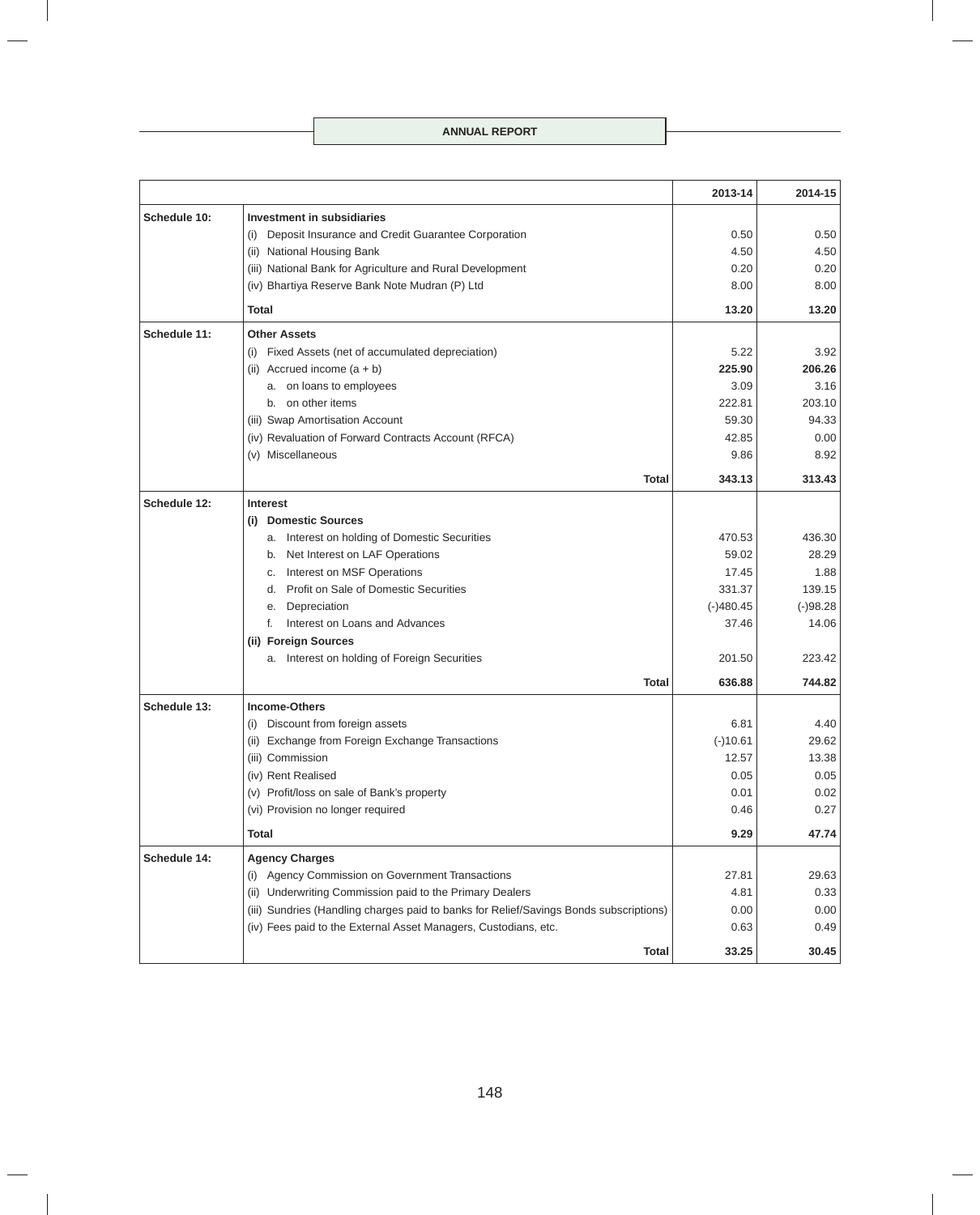### **INDEPENDENT AUDITORS' REPORT**

#### **TO THE PRESIDENT OF INDIA**

#### *Report on the Financial Statements*

We, the undersigned Auditors of the Reserve Bank of India (hereinafter referred to as the "Bank"), do hereby report to the Central Government upon the Balance Sheet of the Bank as at June 30, 2015 and the Income Statement for the year ended on that date (hereinafter referred to as "financial statements"), which have been audited by us.

#### *Management's Responsibility for the Financial Statements*

Management is responsible for the preparation of these financial statements that give a true and correct view of the state of affairs and results of operations of the Bank in accordance with the requirements of the provisions of the Reserve Bank of India Act, 1934 and Regulations framed thereunder and the accounting policies and practices followed by the Bank. This responsibility includes the design, implementation and maintenance of internal control relevant to the preparation and presentation of the financial statements that give a true and correct view and are free from material misstatement, whether due to fraud or error.

#### *Auditors' Responsibility*

Our responsibility is to express an opinion on these financial statements based on our audit. We conducted our audit in accordance with the Standards on Auditing issued by the Institute of Chartered Accountants of India. Those Standards require that we comply with ethical requirements and plan and perform the audit to obtain reasonable assurance about whether the financial statements are free from material misstatement.

An audit involves performing procedures to obtain audit evidence about the amounts and disclosures in the financial statements. The procedures selected depend on the auditors' judgment, including the assessment of the risks of material misstatement of the financial statements, whether due to fraud or error. In making those risk assessments, the auditors consider internal control relevant to the Bank's preparation and correct presentation of the financial statements in order to design audit procedures that are appropriate in the circumstances, but not for the purpose of expressing an opinion on the effectiveness of the Bank's internal control. An audit also includes evaluating the appropriateness of accounting policies used and the reasonableness of the accounting estimates made by management, as well as evaluating the overall presentation of the financial statements.

We believe that the audit evidence we have obtained is sufficient and appropriate to provide a basis for our audit opinion.

#### *Opinion*

In our opinion and to the best of our information and according to explanations given to us and as shown by the books of account of the Bank, the Balance Sheet read with Significant Accounting Policies is a full and fair Balance Sheet containing all necessary particulars and is properly drawn up in accordance with the requirements of the provisions of the Reserve Bank of India Act, 1934 and Regulations framed there under so as to exhibit true and correct view of the state of affairs of the Bank.

#### *Other Matters*

We report that we have called for information and explanation from the Bank which was necessary for the purpose of our audit and such information and explanation have been given to our satisfaction.

We also report that the financial statements include the accounts of nineteen accounting units of the Bank which have been audited by Statutory Branch Auditors and we have relied on their report in this regard.

> For Haribhakti & Co. LLP Chartered Accountants (ICAI Firm Registration No. 103523W)

> > Rakesh Rathi Partner Membership No. 045228

For CNK & Associates LLP Chartered Accountants (ICAI Firm Registration No. 101961W)

> Manish Sampat Partner Membership No. 101684

Place: Mumbai Date: August 13, 2015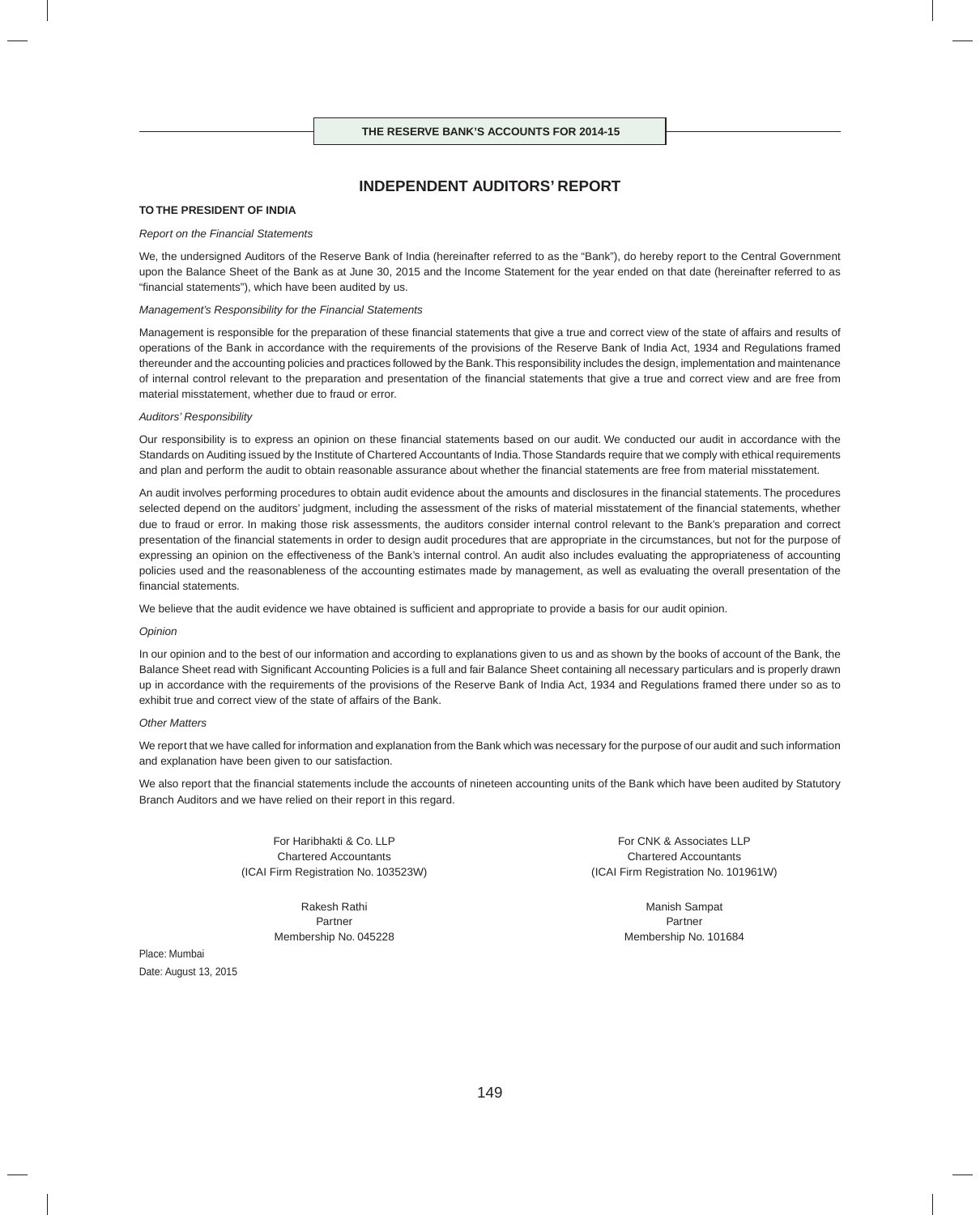# **STATEMENT OF SIGNIFICANT ACCOUNTING POLICIES FOR THE YEAR ENDED JUNE 30, 2015**

# 1. **General**

1.1 The Reserve Bank of India was established under the Reserve Bank of India Act, 1934 ( the Act) "to regulate the issues of Bank notes and the keeping of reserves with a view to securing monetary stability in India and generally to operate the currency and credit system of the country to its advantage".

- 1.2 The main functions of the Bank are:
	- a) Issue of Bank notes.
	- b) Management of the monetary system.
	- c) Regulation and supervision of banks and Non –Banking Finance Companies (NBFCs).
	- d) Acting as the lender of last resort.
	- e) Regulation and supervision of the Payment and Settlement Systems.
	- f) Maintaining and managing the country's foreign exchange reserves.
	- g) Acting as the banker to banks and the **Governments**
	- h) Acting as the debt manager of the Governments.
	- i) Regulation and development of foreign exchange market.
	- j) Developmental functions including in the areas of rural credit and financial inclusion.

1.3 The Act requires that the issue of Bank notes should be conducted by the Bank in the Issue Department which shall be separate and kept wholly distinct from the Banking Department and the assets of the Issue Department shall not be subject to any liability other than the liabilities of the Issue Department. The Act requires that the assets of the Issue Department shall consist of gold coins, gold bullion, foreign securities, rupee coins and rupee securities to such aggregate amount as is not less than the total of the liabilities of the Issue Department. The Act requires that the liabilities of the Issue Department shall be an amount equal to the total of the amount of the currency notes of the Government of India and Bank notes for the time being in circulation.

# **2. Significant Accounting Policies**

# **2.1 Convention**

The financial statements are prepared in accordance with the Reserve Bank of India Act, 1934 and the notifications issued thereunder and in the form prescribed by the Reserve Bank of India General Regulations, 1949. These are based on historical cost except where it is modified to reflect revaluation. The accounting policies followed in preparing the financial statements are consistent with those followed in the previous year unless otherwise stated.

# **2.2 Revenue Recognition**

- (a) Income and expenditure are recognised on accrual basis except penal interest which is accounted for only when there is certainty of realisation. Policy on dividend income on shares has been revised during the year and is now recognised on accrual basis when the right to receive the same is established as against the earlier policy of recognising it on cash basis.
- (b) Balances unclaimed and outstanding for more than three clear consecutive years in certain transit accounts including Drafts Payable Account, Payment Orders Account, Sundry Deposits Account, Remittance Clearance Account and Earnest Money Deposit Account are reviewed and written back to income.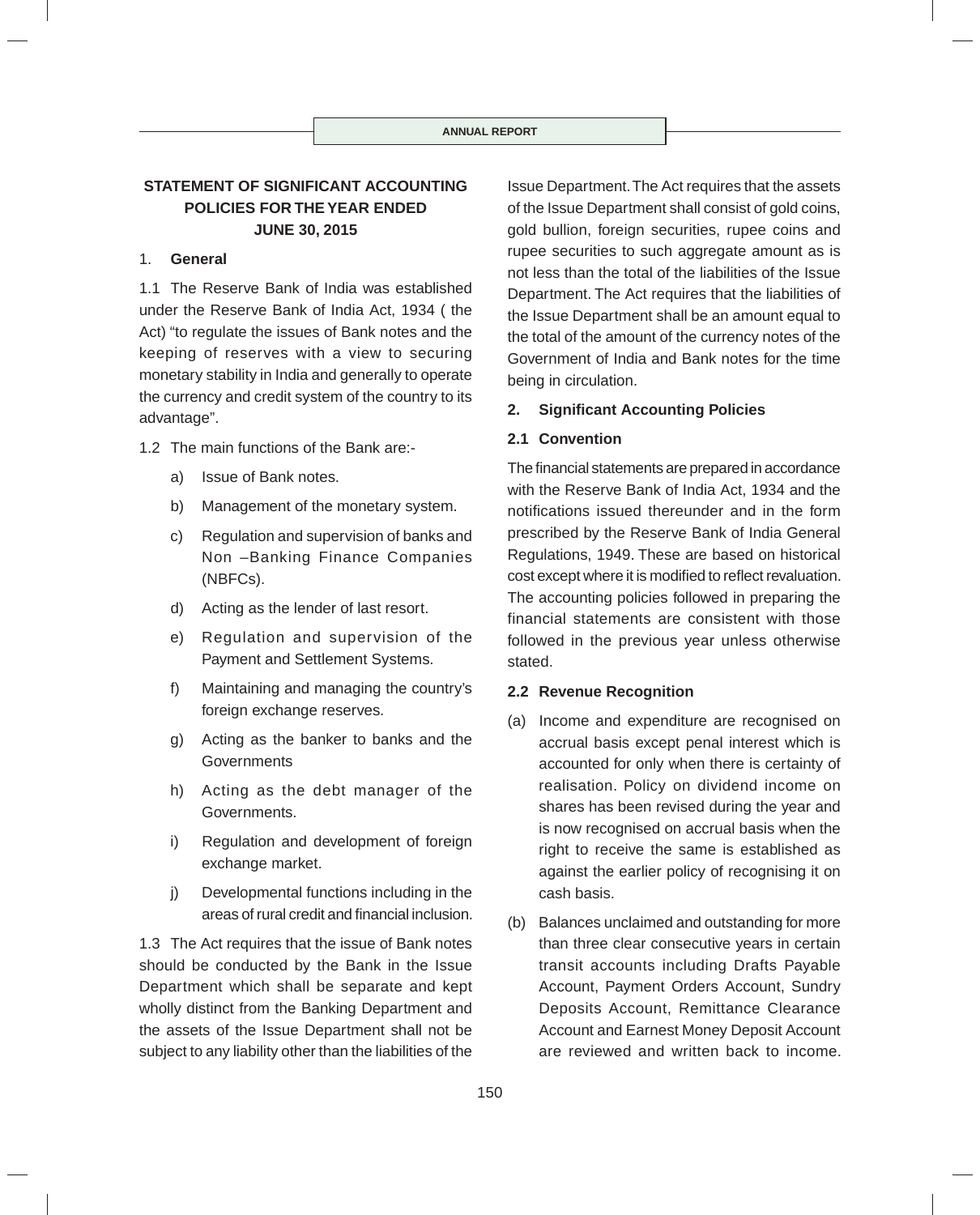**THE RESERVE BANK'S ACCOUNTS FOR 2014-15**

Claims, if any, are considered and charged against income in the year of payment.

(c) Income and expenditure in foreign currency are recorded at the exchange rates prevailing on the last business day of the week/month/ year as applicable.

# **2.3 Gold & Foreign Currency Assets and Liabilities**

Transactions in gold and foreign currency assets are accounted for on settlement date basis.

# **(a) Gold**

 Gold is revalued on the last business day of the month at 90 per cent of the daily average price quoted by the London Bullion Market Association (LBMA) for the month. The rupee equivalent is determined on the basis of the exchange rate prevailing on the last business day of the month. Unrealised gains/ losses are credited/debited to the Currency and Gold Revaluation Account (CGRA).

# **(b) Foreign Currency Assets and Liabilities**

 All foreign currency assets and liabilities (excluding foreign currency received under the swaps that are in the nature of repos and contracts where the rates are fixed contractually) are translated at the exchange rates prevailing on the last business day of the week/month/ year as applicable. Gains and losses arising from such translation of foreign currency assets and liabilities are accounted for in CGRA and remain adjusted therein. Foreign securities other than Treasury Bills, Commercial Papers, and certain "held to maturity" securities (such as investments in notes issued by the International Monetary Fund and bonds issued by India Infrastructure Finance Company (IIFC), UK) which are valued at cost, are marked to market as on the last business day of each month. Appreciation or depreciation is recorded in the Investment Revaluation Account (IRA). Credit balance is carried forward to the subsequent year. Debit balance, if any, at the end of the year in IRA is required to be charged to the Contingency Fund and the same is to be reversed to the credit of the Contingency Fund on the first working day of the succeeding financial year. Till 2013 -14. the policy was to charge such debit balance in the IRA to the Profit and Loss Account. Foreign Treasury Bills and Commercial Papers are carried at cost as adjusted by amortisation of discount. Premium or discount on foreign securities is amortised daily. Profit/loss on sale of foreign currency assets is recognised with respect to the book value. On sale/redemption of foreign dated securities valuation gain/loss in respect of the securities sold, lying in IRA, is transferred to the Income account.

# **(c) Forward/Swap Contracts**

 Forward contracts entered into by the Reserve Bank as part of its intervention operations are revalued on a yearly basis on June 30. While the marked to market gain is credited to the 'Foreign Exchange Forward Contracts Valuation Account' (FCVA) with contra debit to Revaluation of Forward Contracts Account (RFCA), marked to market loss is debited to the FCVA with contra credit to the Provision for Forward Contracts Valuation Account (PFCVA). Debit balance in FCVA, if any, on June 30, is required to be charged to the Contingency Fund and reversed on the first working day of the following year. On maturity of the contract, the actual gain or loss is required to be recognised in the Income Account and the unrealised gains/losses previously recorded in the FCVA, RFCA and PFCVA are required to be reversed. The balance in the RFCA and PFCVA represent the net unrealised gains and losses on valuation of such forward contracts respectively.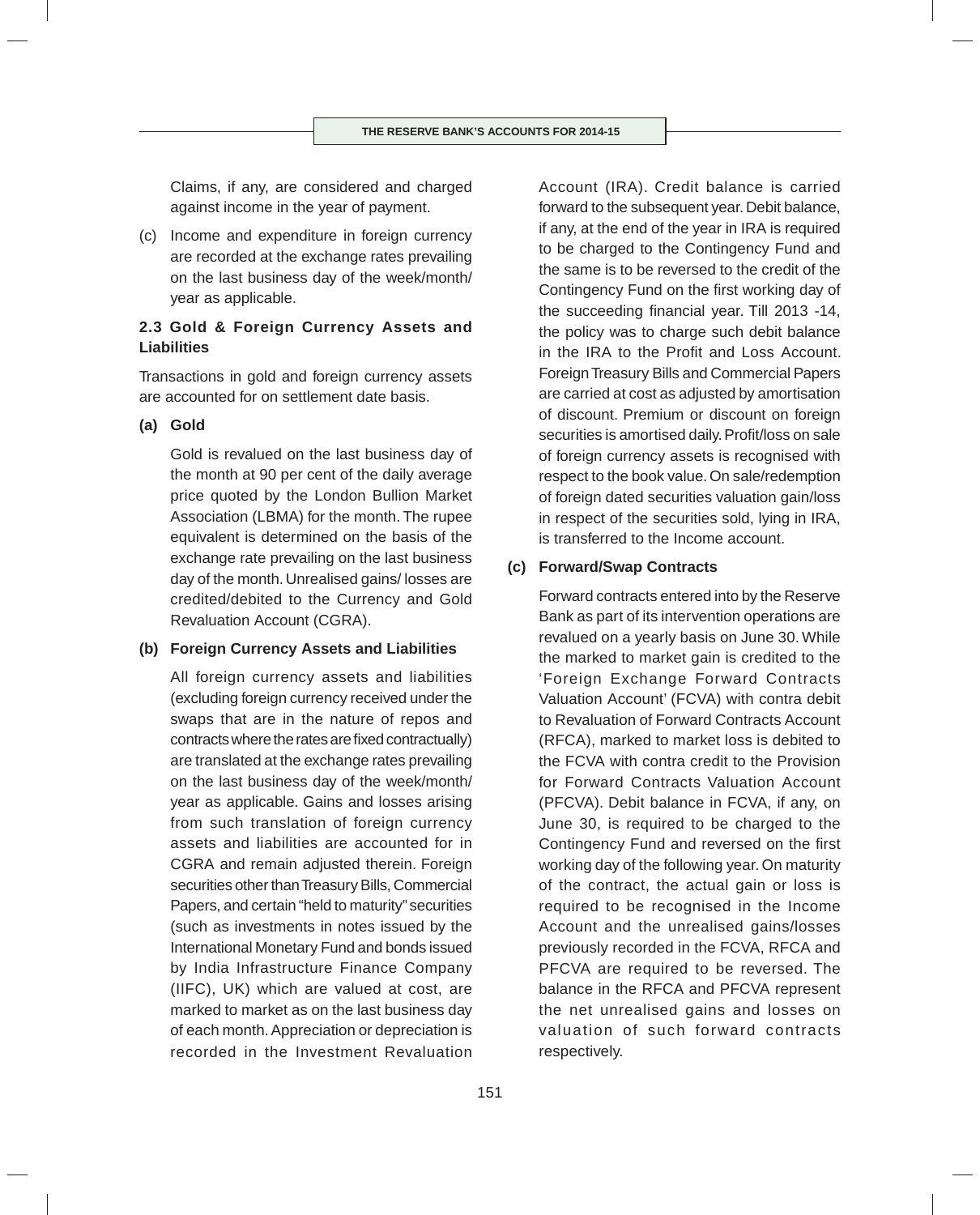In the case of swaps entered at off-market rates that are in the nature of repo, the difference between the future contract rate and the rate at which the contract is entered into is amortised over the period of the contract and recorded in the Income Account with contra entry in the Swap Amortisation Account (SAA). The amounts recorded in the SAA are reversed on maturity of the underlying contracts. Further, the amounts received under these swaps are not subject to periodic revaluation.

 While FCVA and PFCVA form part of 'Other Liabilities', RFCA and SAA form part of 'Other Assets'.

# **2.4 Domestic Investments**

#### **(a) Rupee Securities**

 Rupee securities, held as part of Bank's domestic investments, are valued at lower of book value or market value (LOBOM). Where the market price for such securities is not available, the rates are derived based on the yield curve prevailing on the last business day of the month as notified by the Fixed Income Money Market and Derivatives Association of India (FIMMDA). Depreciation, if any, is adjusted against current year's interest income. Non- interest bearing rupee securities held as backing for note issue and securities which are earmarked against funds, such as, Gratuity and Superannuation, Provident Fund, Leave Encashment, Medical Assistance Fund, and Depositors' Education and Awareness (DEA) Fund are, however, categorised as held to maturity (HTM) and therefore not marked to market.

#### **(b) Treasury Bills**

Treasury bills are valued at cost.

#### **(c) Shares**

Investments in shares are valued at cost.

# **2.5 Liquidity Adjustment Facility (LAF) Repo/ Reverse Repo and Marginal Standing Facility (MSF)**

From the year 2014-15 onwards Repo under LAF and Marginal Standing Facility (MSF) is being treated as lending and is being shown under 'Loans and Advances' whereas 'Reverse Repo' is being treated as deposits and is being shown under 'Deposit-Others'. Till last year, Repo under LAF and MSF were being accounted for as purchase of rupee securities and Reverse Repo as sale of rupee securities.

#### **2.6 Fixed Assets**

- a. Fixed Assets are stated at cost less depreciation.
- b. Depreciation on computers, microprocessors, software (costing  $\overline{z}0.1$  million and above), motor vehicles, furniture, *etc.* is provided on straight-line basis at the following rates.

| <b>Asset Category</b>                                                            | Rate of Depreciation          |
|----------------------------------------------------------------------------------|-------------------------------|
| Motor vehicles, Furniture, etc.<br>Computers, Microprocessors,<br>Software, etc. | 20 per cent<br>33.33 per cent |

c. Amortisation of premium on leasehold land and depreciation on building is provided on written-down value basis at the following rates.

| <b>Asset Category</b>                                 | Rate of Depreciation/<br>Amortisation                            |
|-------------------------------------------------------|------------------------------------------------------------------|
| Leasehold Land and Building(s)<br>constructed thereon | Proportionate to lease<br>period but not less than<br>5 per cent |
| Building(s) constructed on<br>Freehold Land           | 10 per cent                                                      |

d. Fixed Assets, costing less than  $\overline{0.1}$  million (except easily portable electronic assets) are charged to income in the year of acquisition. Easily portable electronic assets, such as laptops, etc. costing more than  $\overline{5}10,000$  are capitalised and depreciation is calculated at applicable rates.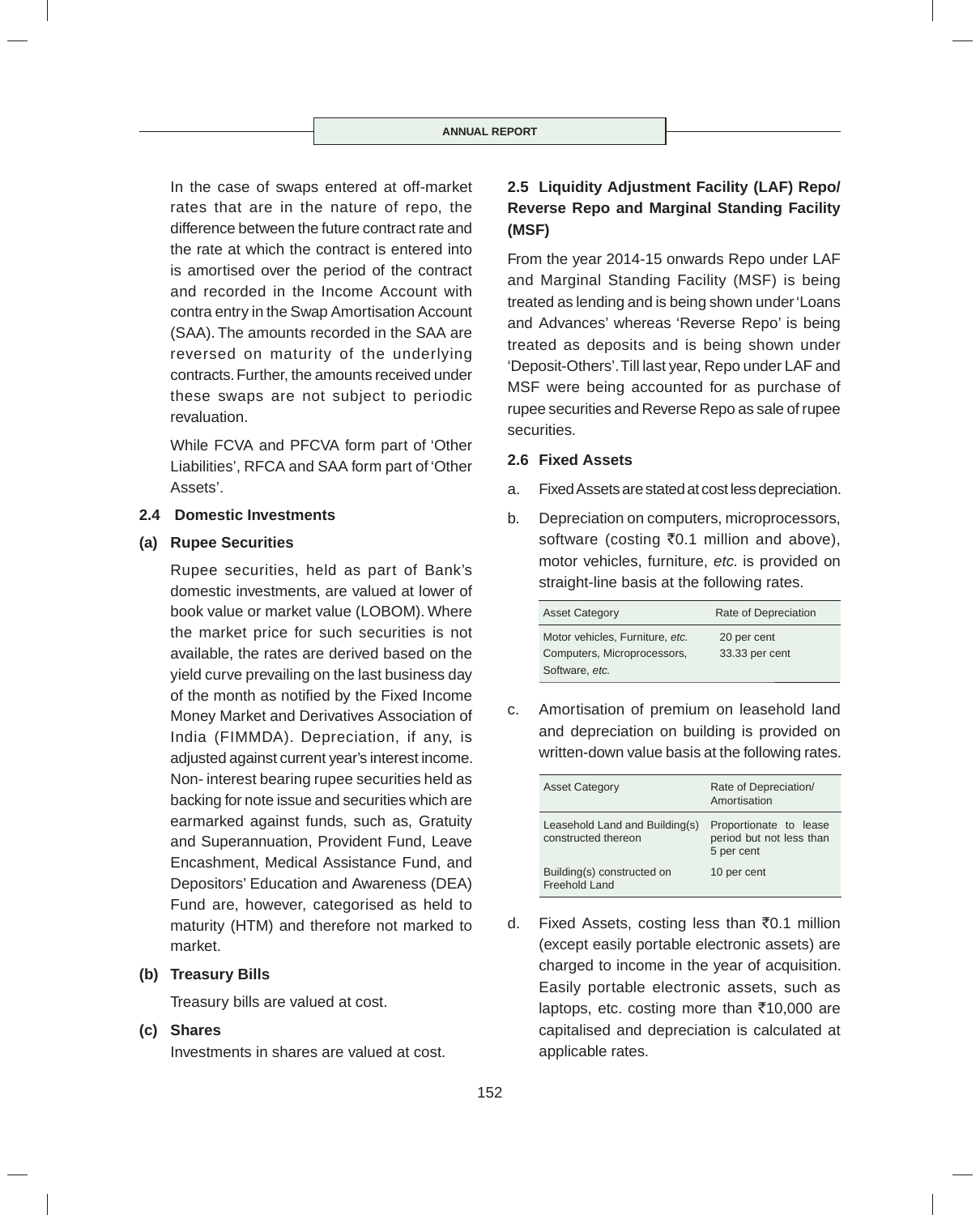- e. Individual items of computer software costing ₹0.1million and above are capitalised and depreciation is calculated at the applicable rates.
- f. Depreciation is provided on year-end balances of the Fixed Assets.
- g. For assessment of impairment/ re-statement of carrying value, buildings are classified into two categories as under:
	- *(i) Buildings which are in use but have been identified for demolition in future/will be discarded in future:* The value in use of such buildings is the aggregate of depreciation for the future period up to the date it is expected to be discarded/ demolished. The difference between the book value and aggregate of depreciation so arrived at is required to be charged as depreciation.
	- *(ii) Buildings which have been discarded/ vacated:* These buildings are to be shown at realisable value (net selling price, if the asset is likely to be sold in future) / scrap value less demolition cost (if it is to be demolished). If the amount is negative, then the carrying value of such buildings has to be shown at ₹1. The difference between the book value and realisable value (*i.e.*, the net selling price) / scrap value less demolition cost is required to be charged as depreciation. The asset is required to be shown under the head "Other assets" - "Miscellaneous".

#### **2.7 Employee Benefits**

The liability on account of long term employee benefits is provided based on an actuarial valuation under the 'Projected Unit Credit' method.

# **NOTES TO THE ACCOUNTS**

### **XI.11 Liabilities and Assets of the Bank**

#### **XI.11.1 LIABILITIES**

**i) Capital**

 The Reserve Bank was constituted as a private shareholders' bank in 1935 with an initial paidup capital of  $\overline{50.05}$  billion. The Bank was nationalised with effect from January 1, 1949 and its entire ownership remains vested in the Government of India. The paid-up capital continues to be  $\bar{z}$ 0.05 billion as per section 4 of the Reserve Bank of India Act,1934.

### **ii) Reserve Fund**

The original Reserve Fund of  $\bar{\bar{\mathcal{J}}}$  0.05 billion was created in terms of section 46 of the Reserve Bank of India Act,1934 as contribution from the Central Government for the currency liability of the then sovereign government taken over by the Reserve Bank. Thereafter, an amount of  $\bar{z}64.95$  billion was credited to this Fund from out of gains on periodic revaluation of gold up to October 1990, taking it to  $\bar{z}65$ billion. The fund has been static since then and gain/loss on account of valuation of gold and foreign currency is booked in the Currency and Gold Revaluation Account (CGRA) which is part of the balance sheet head 'Other Liabilities' and provisions.

#### **iii) Other Reserves**

 This includes National Industrial Credit (Long Term Operations) Fund and National Housing Credit (Long Term Operations) Fund.

# **a. National Industrial Credit (Long Term Operations) Fund**

 This fund was created in July 1964, under section 46C of the Reserve Bank of India Act, 1934 with an initial corpus of  $\bar{\tau}$ 100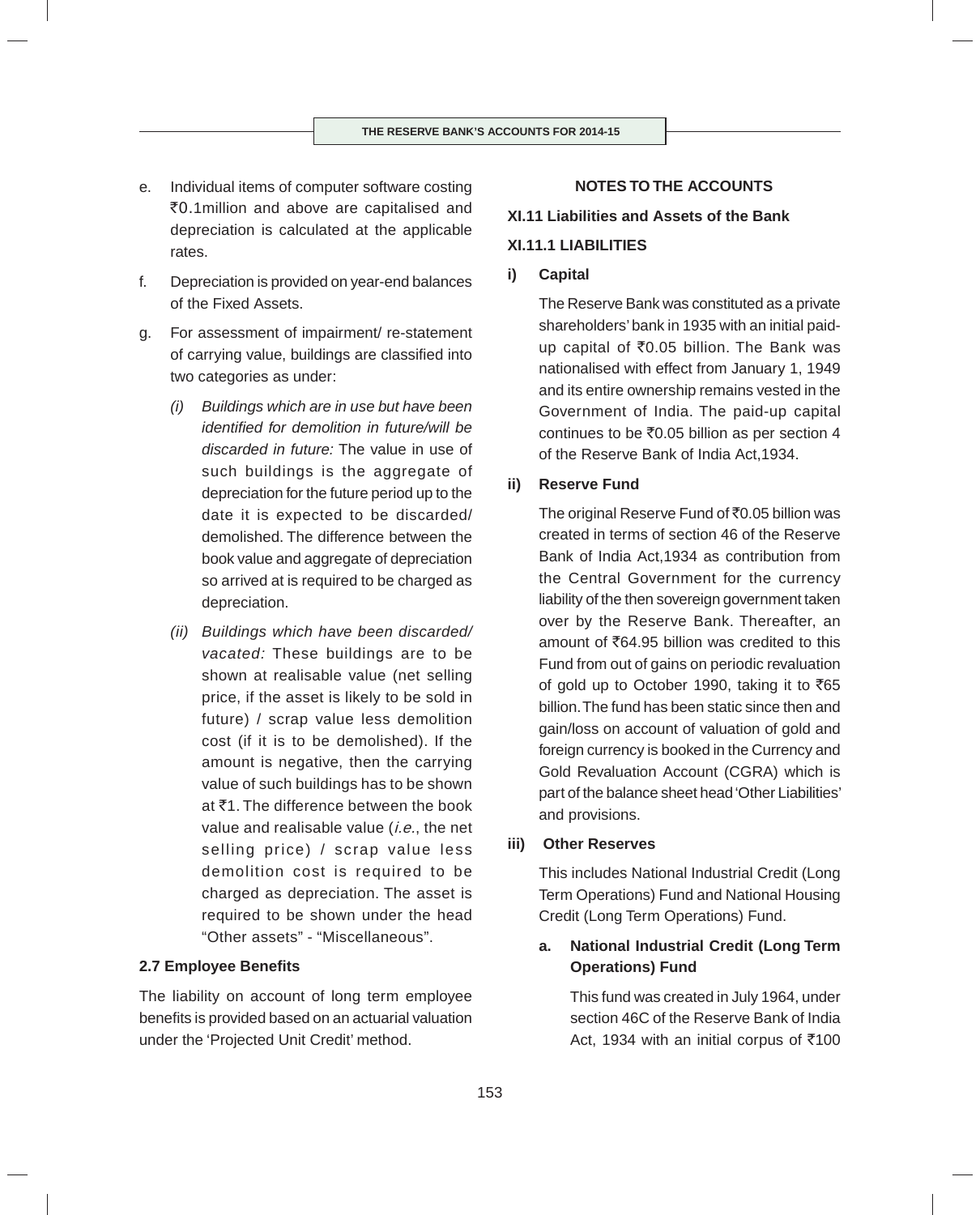million. The fund witnessed annual contributions from the Reserve Bank for financial assistance to eligible financial institutions. Since 1992-93, a token amount of  $\bar{z}$ 10 million is being contributed each year to the Fund from the Bank's income. The balance in the fund stood at ₹0.24 billion as on June 30, 2015.

# **b. National Housing Credit (Long Term Operations) Fund**

 This fund was set up in January 1989 under section 46D of the Reserve Bank of India Act, 1934 for extending financial accommodation to the National Housing Bank. The initial corpus of  $\overline{500}$  million has been enhanced by annual contributions from the Reserve Bank thereafter. From the year 1992-93, only a token amount of  $\bar{c}$ 10 million is contributed each year from the Bank's income. The balance in the fund stood at  $\bar{\tau}$ 1.98 billion as on June 30, 2015.

# **c. Contribution to other Funds**

 There are two other Funds constituted under section 46A of the Reserve Bank of India Act,1934 *viz*., National Rural Credit (Long Term Operations) Fund and National Rural Credit (Stabilisation) Fund which are maintained by the National Bank for Agriculture and Rural Development (NABARD) for which a token amount of  $\bar{z}$ 10 million each is transferred to NABARD every year.

# **iv) Deposits**

 These represent the balances maintained with the Reserve Bank by banks, the Central and State Governments, All India Financial Institutions, such as, Export Import Bank of India (EXIM Bank) and NABARD, Foreign Central Banks, International Financial Institutions, balance in different accounts relating to the Employees' Provident Fund, and balance in the Depositors' Education and Awareness Fund (DEA Fund). DEA Fund was created in the year 2013-14 for promotion of depositors' interest and for such other related purposes. Total deposits stood at  $\overline{5}5,186.86$ billion as on June 30, 2015 as compared with ₹3,769.45 billion as on June 30, 2014, registering an increase of 37.60 per cent.

# **a. Deposits – Government**

 The Reserve Bank acts as banker to the central government in terms of sections 20 and 21 and as banker to the state governments by mutual agreement in terms of section 21(A) of the Reserve Bank of India Act, 1934. Accordingly, the central and the state governments maintain deposits with the Reserve Bank. The balances held by the central and state governments were ₹1.01 billion and ₹0.43 billion respectively as on June 30, 2015, totalling  $\overline{5}1.44$  billion.

# **b. Deposits – Banks**

 Banks maintain balances in their current accounts with the Reserve Bank to provide for the Cash Reserve Ratio (CRR) requirements and for working funds to meet payment and settlement obligations. The amount of deposits in the current account of banks as on June 30, 2015 stood at  $\overline{3}3.946.85$  billion as compared with  $\overline{3,677.24}$  billion as on June 30, 2014, registering an increase of 7.33 per cent during the year.

# **c. Deposits - Others**

 'Deposits- Others' consists of balances of Administrator of the RBI Employees'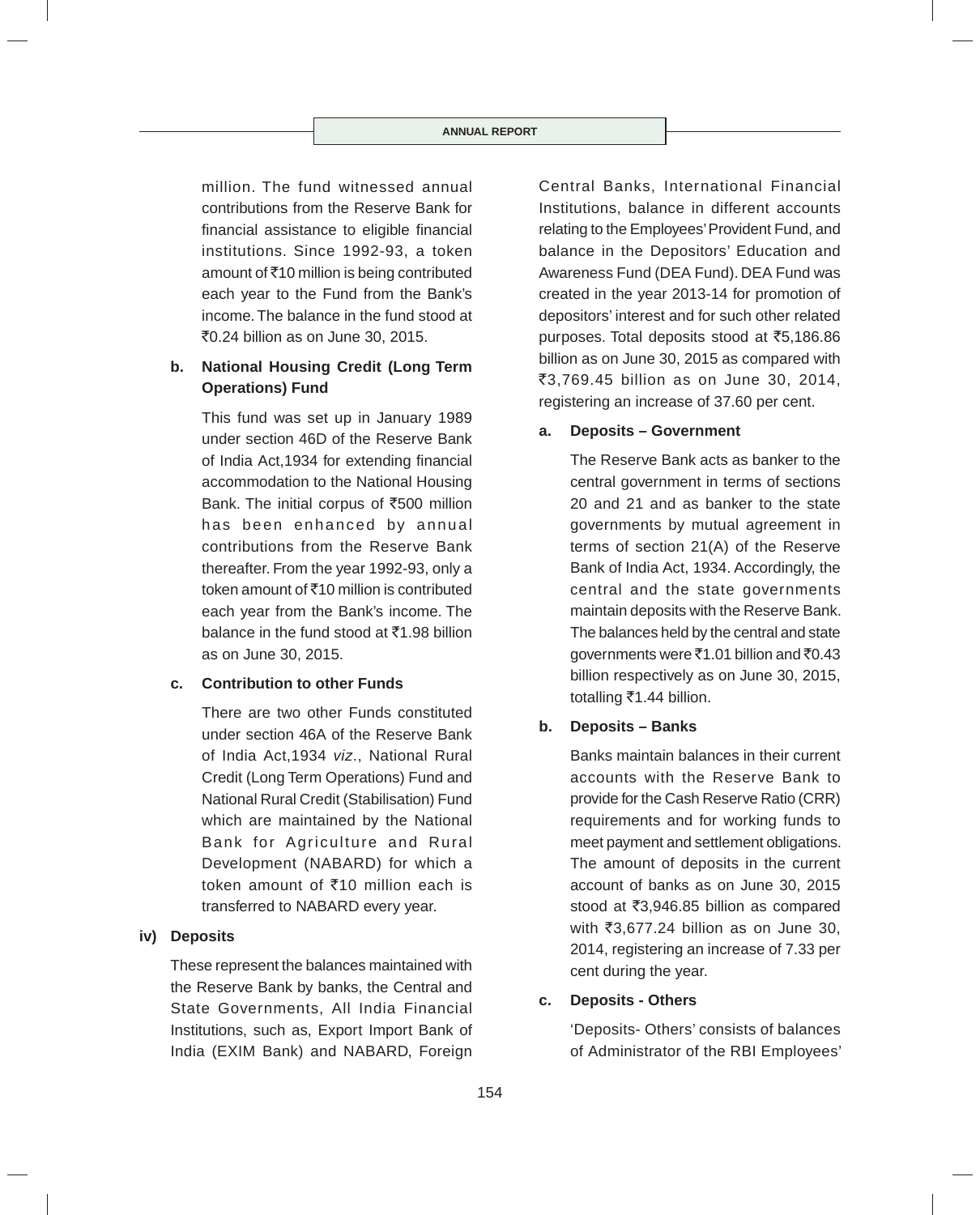Provident Fund, balance in the Depositors' Education and Awareness Fund (DEA Fund), balances in accounts of Foreign Central Banks, Indian and International Financial Institutions and outstanding Reverse Repo. From 2014- 15, Reverse Repo transactions are being treated as deposit of funds with the Bank and therefore the outstanding Reverse Repo now forms part of 'Deposit-Others'. The amount under Deposits-Others increased by 1264.21 per cent from ₹90.79 billion as on June 30, 2014 to ₹1,238.57 billion as on June 30, 2015 primarily due to amounts held by the Bank under reverse repo transactions.

# **v) Other Liabilities and Provisions**

 The major components of 'Other Liabilities and Provisions' are provisions under different heads and Gratuity and Superannuation Fund. Till 2013-14 balances held in Gratuity and Superannuation Funds were shown under 'Deposits'-Others'. These are now shown under 'Other Liabilities and Provisions'. While Contingency Fund and Asset Development Fund represent provisions made for unforeseen contingencies and internal capital expenditure respectively, the remaining components of 'Other Liabilities and Provisions', such as, Currency and Gold revaluation account (CGRA), Investment Revaluation Account (IRA) and Foreign Exchange Forward Contracts Valuation Account (FCVA), represent unrealised marked to market gains/losses. Other Liabilities and Provisions declined by 0.63 per cent from  $\bar{z}8,961.70$  billion as on June 30, 2014 to ₹8,905.03 billion as on June 30, 2015, primarily due to decline in the balance held in CGRA.

# **a. Contingency Fund**

 The Contingency Fund (formerly Contingency Reserve) represents the amount set aside on a year-to-year basis for meeting unexpected and unforeseen contingencies, including depreciation in the value of securities, risks arising out of monetary/exchange rate policy operations, systemic risks and any risk arising on account of the special responsibilities enjoined upon the Bank.

# **b. Asset Development Fund**

 The Asset Development Fund (formerly Asset Development Reserve) created in 1997-98, represents the amounts provided out of income each year to meet internal capital expenditure and make investments in subsidiaries and associated institutions. During the year, there has been an addition of  $\bar{c}$ 10 billion to provide for further investment as capital in the National Housing Bank.

# **c. Currency and Gold Revaluation Account (CGRA)**

Following the best international practices, unrealised gains/losses on valuation of Foreign Currency Assets (FCA) and Gold are not taken to the Income Account but instead recorded under a balance sheet head named as the Currency and Gold Revaluation Account (CGRA). CGRA represents accumulated net balance of unrealised gains arising out of valuation of FCA and Gold and, therefore, its balance varies with the size of the asset base, movement in the exchange rate and price of gold. During 2014-15, the balances in CGRA decreased by 2.27 per cent from ₹5,721.63 billion as on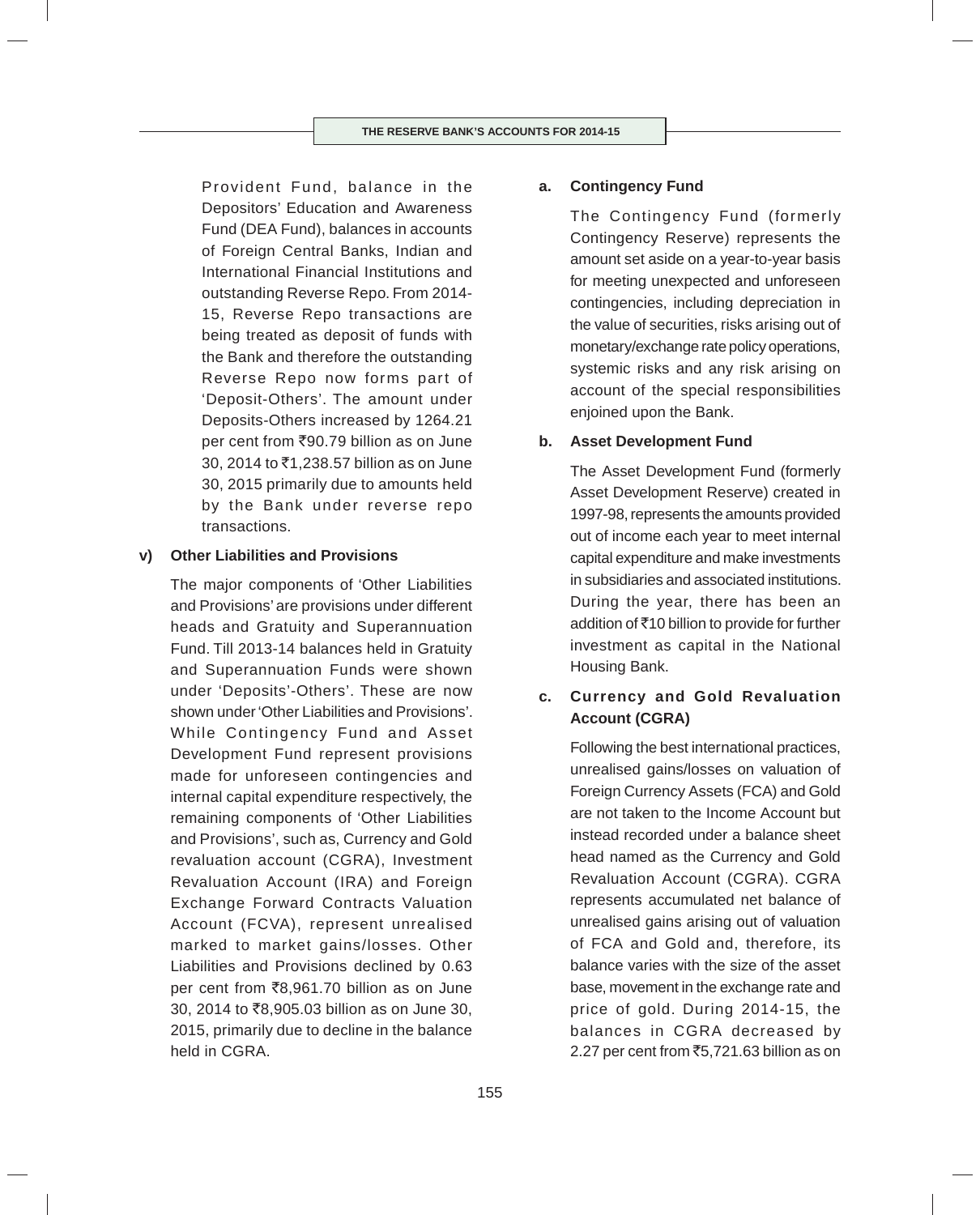June 30, 2014 to `5,591.93 billon as on June 30, 2015 mainly due to appreciation of US Dollar against other major currencies and fall in the price of Gold.

# **d. Investment Revaluation Account (IRA)**

The foreign dated securities are marked to market on the last business day of each month and the unrealised gains/ losses arising therefrom are transferred to the IRA. The balance in the IRA as on June 30, 2015 was  $\overline{\xi}$ 32.14 billion as compared with  $\overline{3}37.91$  billion as on June 30, 2014.

**e. Foreign Exchange Forward Contracts Valuation Account (FCVA) & Provision for Forward Contracts Valuation Account (PFCVA)**

MTM of outstanding forward contracts as on June 30, 2015 resulted in a net loss of  $\bar{z}$ 0.39 billion, which was debited to the FCVA with contra credit to the PFCVA. As per the extant policy, the debit balance of ₹0.39 billion in FCVA was adjusted against the Contingency Fund on June 30, 2015 and reversed on July 1, 2015. Accordingly, the balance in FCVA and PFCVA as on June 30, 2015 was nil and ₹0.39 billion respectively, as against a balance of ₹.42.98 billion and nil respectively as on June 30, 2014.

 The position of balances in CGRA, IRA, FCVA and PFCVA for the last five years is given in Table XI.3.

# **f. Surplus transferable to the Government of India**

 Under Section 47 of the Reserve Bank of India Act, 1934 after making provisions for bad and doubtful debts, depreciation

**Table XI.3: Balances in Currency and Gold Revaluation Account (CGRA), Foreign Exchange Forward Contracts Valuation Account (FCVA), Provision for Forward Contracts Valuation Account (PFCVA) and Investment Revaluation Account (IRA)**

 $(\bar{z}$  billion)

| As on June 30 | <b>CGRA</b> | FCVA# | PFCVA@         | <b>IRA</b> |
|---------------|-------------|-------|----------------|------------|
|               | 2           | 3     | $\overline{4}$ | 5          |
| 2011          | 1,822.86    | 0.01  |                | 42.69      |
| 2012          | 4,731.72    | 24.05 |                | 122.22     |
| 2013          | 5,201.13    | 16.99 | --             | 24.85      |
| 2014          | 5,721.63    | 42.98 | 0.00           | 37.91      |
| 2015          | 5,591.93    | 0.00  | 0.39           | 32.14      |
|               |             |       |                |            |

# The equivalent account was Exchange Equalisation Account (EEA) till 2012-13.

@ Opened during 2013-14.

in assets, contribution to staff and superannuation fund and for all matters for which provisions are to be made by or under the Act or that are usually provided by bankers, the balance of the profits of the Bank is required to be paid to the Central Government. Under Section 48 of the Reserve Bank Act, 1934 the Bank is not liable to pay income tax or super tax or any other tax on any of its income, profits or gains and is also exempt from payment of wealth tax. Accordingly, after adjusting expenditure, the contribution of an amount of  $\bar{\tau}0.04$ billion to the statutory funds, and necessary provisions, the surplus transferable to the Government of India for the year 2014-15 amounted to ₹658.96 billion, (including ₹11.46 billion as against  $\bar{\bar{\mathfrak{c}}}$ 12.69 billion in the previous year payable towards the difference in interest expenditure borne by the Government consequent on conversion of special securities into marketable securities).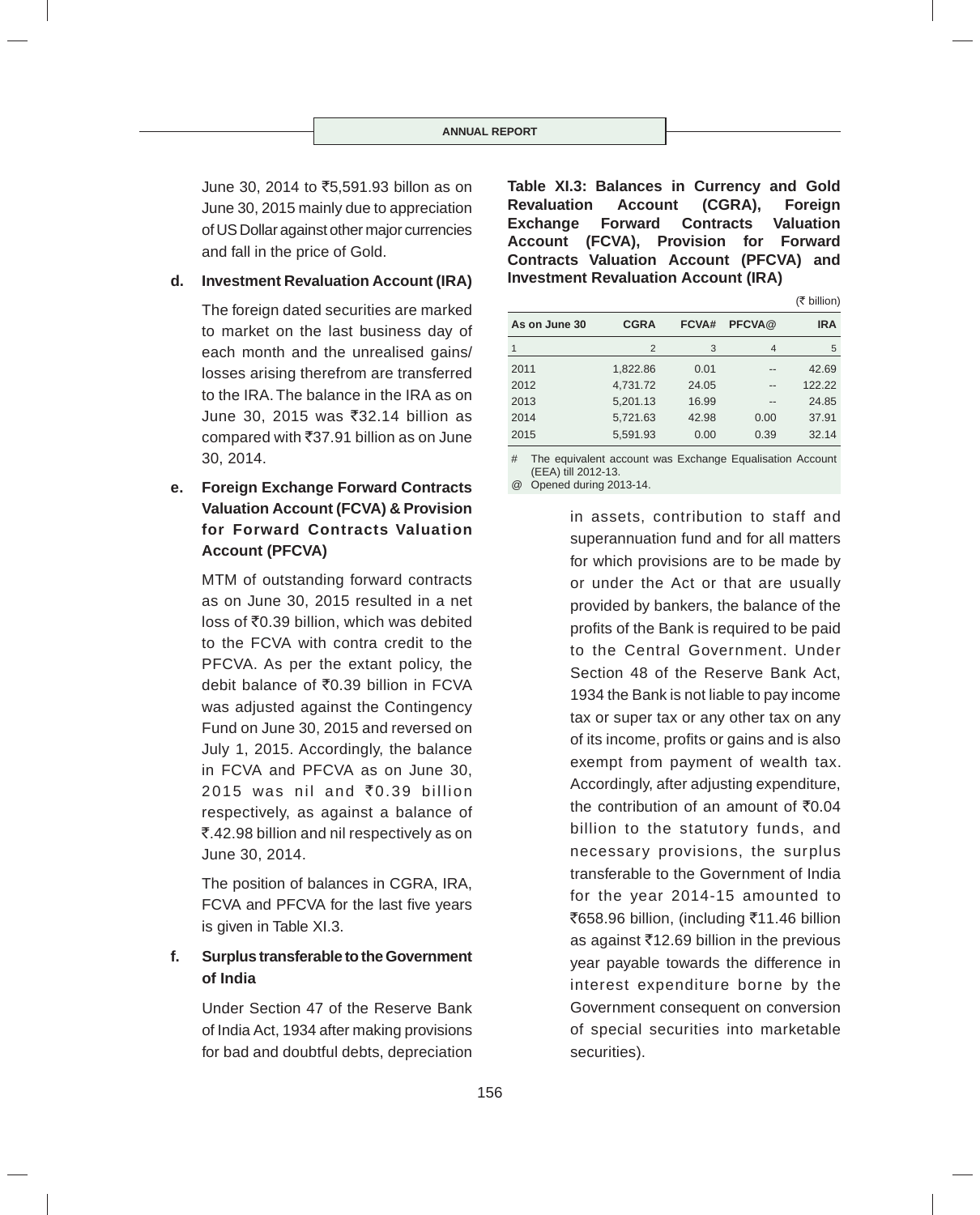# **g. Bills Payable**

The Reserve Bank provides remittance facilities for its constituents and also meets its own payments requirements through issue of Demand Drafts (DDs) and Payment Orders (POs) (besides electronic payments mechanisms). The balance under this head represents the unclaimed DDs/ POs . The total amount outstanding under this head decreased from  $\bar{z}$ 0.37 billion as on June 30, 2014 to  $\overline{50.17}$  billion as on June 30, 2015 mainly due to lesser use of DDs/POs.

# **h. Miscellaneous**

This is a residual category representing items such as interest earned on earmarked securities, amounts payable on leave encashment, etc. Till 2013-14 this category included margin maintained on Repo transactions, which has since been discontinued following the change in accounting treatment of Repo under LAF and MSF. The decrease in balance under this category from  $\overline{568.24}$  billion as on June 30, 2014 to  $\overline{30.83}$  billion as on June 30, 2015 was mainly on account of discontinuation of accounting of margins in respect of Repo under LAF and MSF.

# **vi Liabilities of Issue Department- Notes Issued**

The liabilities of the Issue Department reflect the quantum of currency notes in circulation. Section 34 (l) of the Reserve Bank of India Act requires that all bank notes issued by the Reserve Bank since April 1, 1935 and the currency notes issued by the Government of India before the commencement of operations of the Reserve Bank be part of the liabilities of the Issue

Department. The currency notes in circulation increased by 9.57 per cent from  $\bar{c}$ 13,445.16 billion as on June 30, 2014 to ₹14,732.43 billion as on June 30, 2015.

# **XI.11.2 ASSETS**

# **11.2.1 Assets of Banking Department (BD)**

The assets comprise Notes, Rupee Coin and Small Coin, Gold Coin and Bullion, Foreign Currency Assets, investments in Rupee Securities, Bills Purchased and Discounted, Loans and Advances, Investment in Subsidiaries, Other Assets. The details are as under:

# **i) Notes, Rupee Coin and Small Coin**

 This is the balance of bank notes, one rupee notes, rupee coins of  $\overline{5}1$ , 2, 5 and 10 and small coins kept in the vaults of the Banking Department to meet the day to day requirements of the banking functions conducted by the Reserve Bank. The balance as on June 30, 2015 was ₹0.11 billion, which was the same as on June 30, 2014.

# **ii) Gold Coin and Bullion**

 Bank holds 557.75 metric tonnes of gold, of which 292.26 metric tonnes are held as backing for notes issued and shown separately as an asset of Issue Department. The balance 265.49 metric tonnes is treated as an asset of Banking Department. The value of gold held as asset of Banking Department declined by 1.93 per cent from  $\overline{5}590.24$  billion as on June 30, 2014 to  $\overline{5}578.84$  billion as on June 30, 2015 on account of decline in international gold prices.

# **iii) Bills Purchased and Discounted**

 Though the Reserve Bank can undertake purchase and discounting of commercial bills under the Reserve Bank of India Act,1934, no such activity has been undertaken in 2014-15;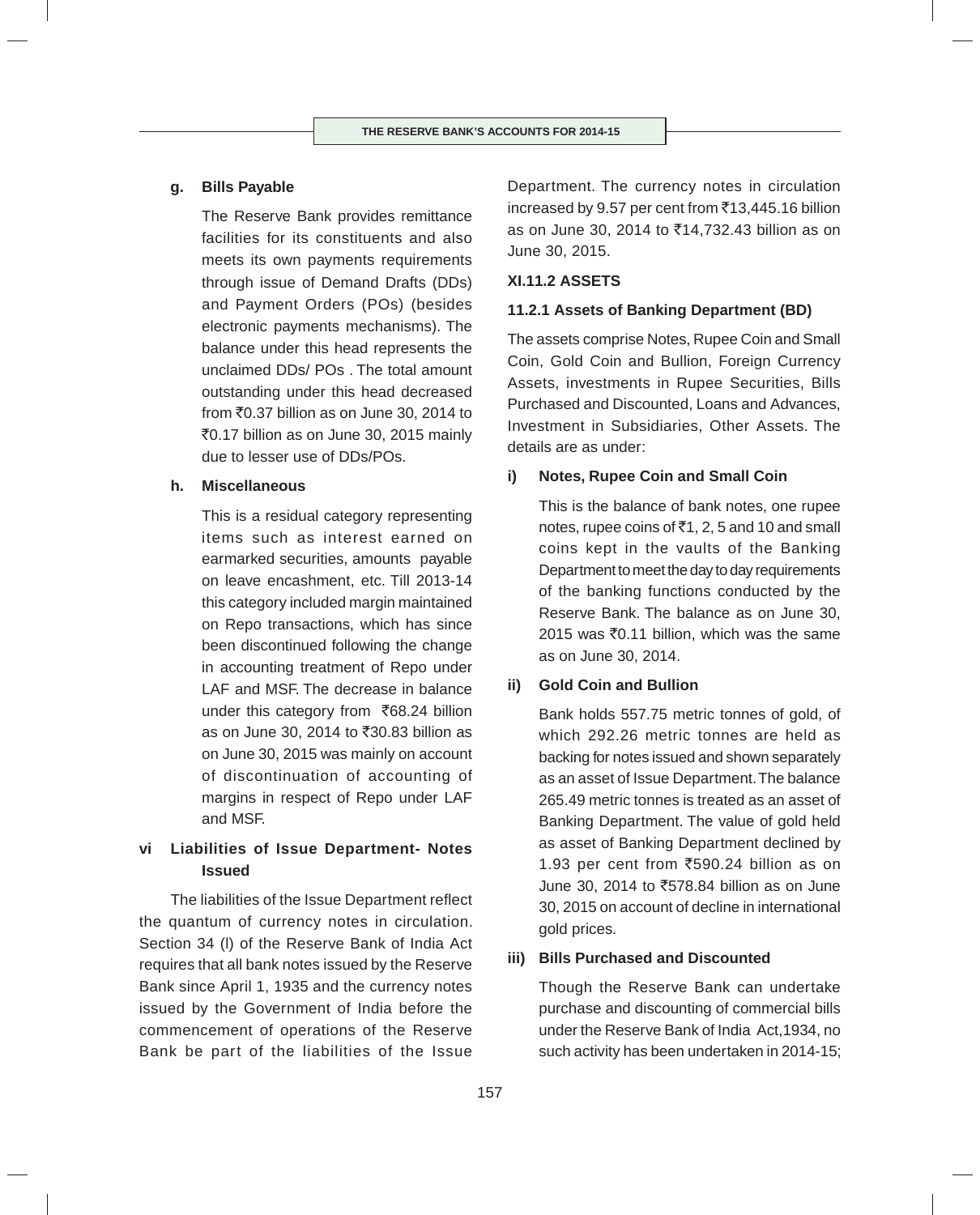consequently, there was no such asset in the books of the Reserve Bank as on June 30, 2015.

#### **iv) Investments Foreign –BD**

 The Foreign Currency Assets (FCA) of the Reserve Bank are shown under two heads in the Balance Sheet: (a) 'Investments-Foreign-BD', shown as a distinct item under the assets of the Banking Department and (b) 'Investments-Foreign-ID' as Issue Department assets.

 Investments-Foreign-BD include (i) deposits with other central banks, (ii) deposits with the

Bank for International Settlements (BIS), (iii) balances with foreign branches of commercial banks, (iv) investments in foreign treasury bills and securities and (v) Special Drawing Rights (SDR) acquired from the Government of India. Investments-Foreign-ID comprises Deposits, T-bills and dated securities. The position of FCA of the Bank for the last two years is given in Table XI.4.

### **v) Investments- Domestic-BD**

 Investments comprise dated Government Rupee Securities, Treasury Bills and Special

 $(\pm 0.01)$ 

|              |                                                                                                                             |           | (K DIIIION)   |
|--------------|-----------------------------------------------------------------------------------------------------------------------------|-----------|---------------|
|              | <b>Particulars</b>                                                                                                          |           | As on June 30 |
|              |                                                                                                                             | 2014      | 2015          |
|              |                                                                                                                             | 2         | 3             |
|              | Assets of Issue Department<br>Investments-Foreign-ID (Foreign securities under Issue Department balance sheet till 2013-14) | 12.783.31 | 14,082.75     |
| $\mathbf{H}$ | Assets of Banking Department                                                                                                |           |               |
|              | (a) Included in 'Investments' (Till 2013-14)                                                                                | 1,069.45  | $0.00*$       |
|              | (b) Investment-Foreign-BD                                                                                                   | 3,726.76  | 7,276.29@     |
|              | <b>Total</b>                                                                                                                | 17,579.52 | 21,359.04     |

#### **Table XI.4: Details of Foreign Currency Assets (FCA)**

\* : Foreign Securities and Shares in BIS and SWIFT held under this head have been moved under Investments-Foreign-BD during the year.  $@:$  including SDRs valued at ₹99.08 billion.

**Notes:**

- 2. The Reserve Bank has agreed to make resources available under the IMF's New Arrangements to Borrow (NAB) [which subsumes the earlier commitment of US\$ 10 billion (₹637.55 billion) under the Note Purchase Agreement] up to a maximum amount of SDR 8.74 billion (`783.74 billion /US\$12.29 billion). As on June 30, 2015, investments amounting to SDR 0.84 billion (`75.22 billion/US\$ 1.18 billion) have been made under the NAB.
- 3. The Reserve Bank has agreed to invest up to an amount, the aggregate of which shall not exceed US\$ 5 billion (₹318.77 billion), in the bonds issued by the India Infrastructure Finance Company (IIFC), UK. As on June 30, 2015, the Reserve Bank has invested US\$ 2.10 billion (`133.89 billion) in such bonds.
- 4. In terms of the Note Purchase Agreement (NPA) 2012 entered into by the Reserve Bank with IMF, Reserve Bank would purchase SDR denominated Notes of the IMF for an amount up to the equivalent of US\$ 10 billion (₹637.55 billion).
- 5. During the year 2013-14, the Reserve Bank and the Government of India (GoI) entered into a MoU for transfer of SDR holdings from GoI to the Reserve Bank in a phased manner. During the year ending June 30, 2015, SDR 0.57 billion (₹51.16 billion; US\$ 0.82 billion) was transferred to the Reserve Bank. The SDR balance held by the Reserve Bank as on June 30, 2015, was SDRs 1.1 billion (₹99.08 billion; US\$ 1.55 billion).
- 6. With a view to strengthening regional financial and economic cooperation, the Reserve Bank has agreed to offer an amount of US \$ 2 billion both in foreign currency and Indian rupee under the SAARC Swap Arrangement to SAARC member countries. During the year ending June 30, 2015, Sri Lanka (Central Bank of Sri Lanka) has availed of US\$ 0.4 billion (`25.50 billion) under this arrangement.

<sup>1.</sup> Uncalled amount on partly paid shares of the Bank for International Settlements (BIS) as on June 30, 2015 was ₹1.08 billion (SDR 12,041,250). The amount was  $\bar{z}$ 1.12 billion (SDR 12,041,250) in the previous year.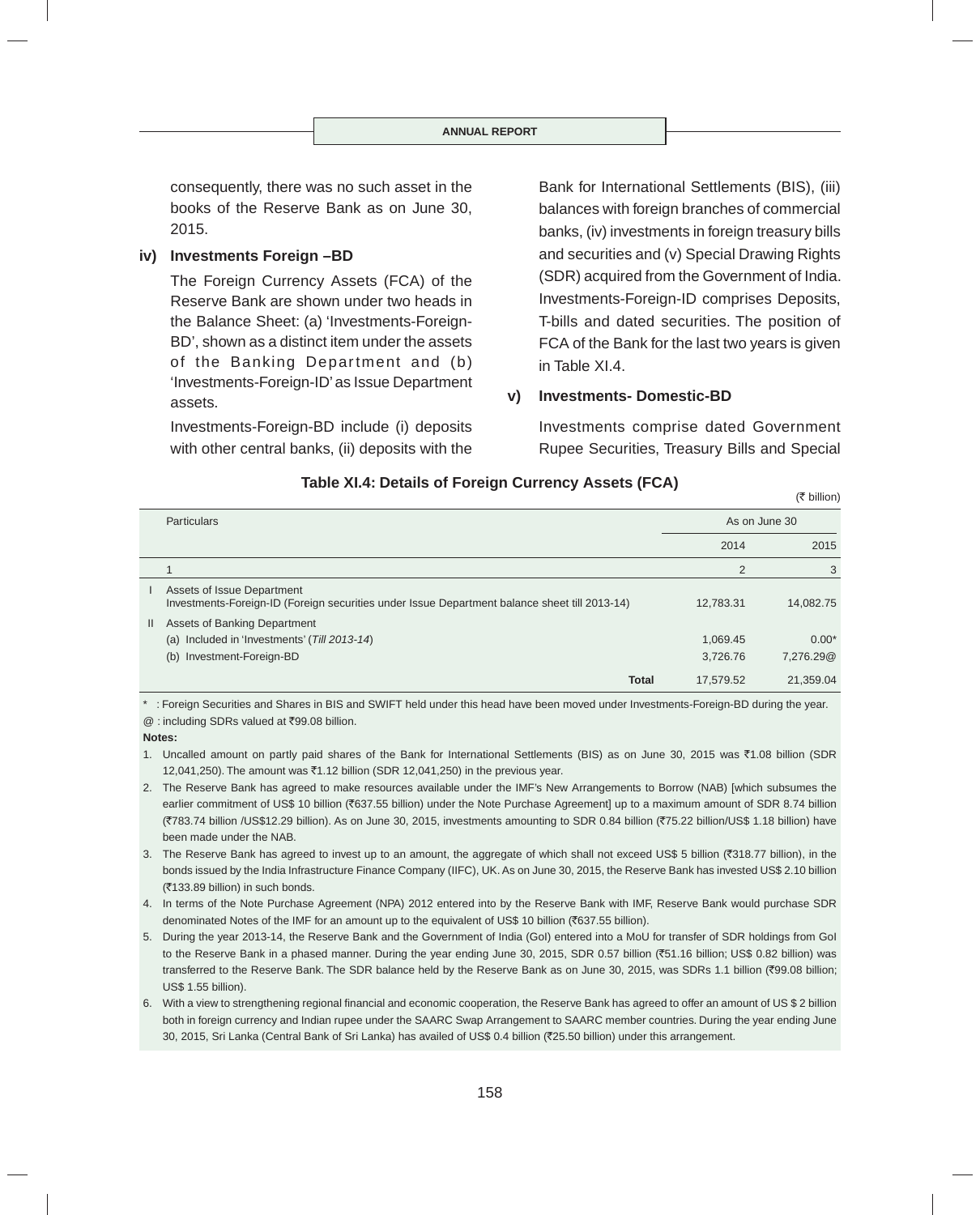Oil bonds. However, as on June 30, 2015 the Bank did not hold any treasury bills. The Reserve Bank's holdings of domestic securities held as part of Bank's investments came down by 22.58 per cent, from  $\bar{\bar{\epsilon}}$ 6,684.68 billion as on June 30, 2014 to ₹5174.97 billion as on June 30, 2015.The decrease was on account of (a) change in accounting treatment of Repo/ Reverse Repo under LAF and MSF (b) liquidity management operations conducted by the Bank, and (c) GoI securities maturing during the year 2014-15.

#### **vi) Loans and Advances**

#### *a) Central and State Governments*

 These loans are extended in the form of Ways and Means Advances (WMA) in terms of Section 17(5) of the Reserve Bank of India Act and the limit in case of central government is fixed from time to time in consultation with them and in case of state governments, the limits are fixed based on the recommendations of Advisory Committee/Group constituted for this purpose. No loans and advances to the central government were outstanding as on June 30, 2015 and June 30, 2014. Loans and advances to the state governments as on June 30, 2015 stood at ₹25.77 billion as compared with ₹6.66 billion as on June 30, 2014.

# *b) Loans and advances to Commercial and Co-operative banks*

These mainly include refinance availed from the Reserve Bank under the export credit refinance (ECR) facility against eligible outstanding export credit and amounts outstanding under Repo under Liquidity Adjustment facility (LAF)and Marginal Standing Facility (MSF). From the year 2014-15, Repo under LAF and

MSF are being treated as lending and reflected under this head, as a result of which, the balance under this head, increased by 147.87 per cent from `295.51 billion as on June 30, 2014 to `732.48 billion as on June 30, 2015.

#### *c) Loans and advances to NABARD*

 The Reserve Bank can extend loans to NABARD under section 17 (4E) of the Reserve Bank of India Act,1934. As on June 30, 2015 no loan is outstanding.

#### *d) Loans and advances to others*

 The balance under this head represents loans and advances to National Housing Bank (NHB), Small Industries Development Bank of India (SIDBI), liquidity support provided to Primary Dealers (PDs) and outstanding Repo/ Term Repo conducted with the PDs amounting to  $\overline{5}44.07$  billion. The balance under this head decreased by 35.81 per cent from ₹68.66 billion as on June 30, 2014 to ₹44.07 billion as on June 30, 2015 primarily on account of repayment of loans by SIDBI.

#### **vii) Investment in Subsidiaries**

 The details of holdings in subsidiaries institutions as on June 30, 2015 are given in Table XI.5.

#### **Table XI 5: Holdings in subsidiaries**

|                                                                     | (Amount in ₹ billion) |              |  |
|---------------------------------------------------------------------|-----------------------|--------------|--|
|                                                                     | Cost                  | ℅<br>holding |  |
| 1                                                                   | 2                     | 3            |  |
| a) Deposit<br>Insurance and Credit<br>Guarantee Corporation (DICGC) | 0.50                  | 100          |  |
| b) National Bank for Agriculture and<br>Rural Development (NABARD)  | 0.20                  | 1            |  |
| c) National Housing Bank (NHB)                                      | 4.50                  | 100          |  |
| Bharatiya Reserve Bank Note<br>d)<br>MudranPvt. Ltd. (BRBNMPL)      | 8.00                  | 100          |  |
| Total                                                               | 13.20                 |              |  |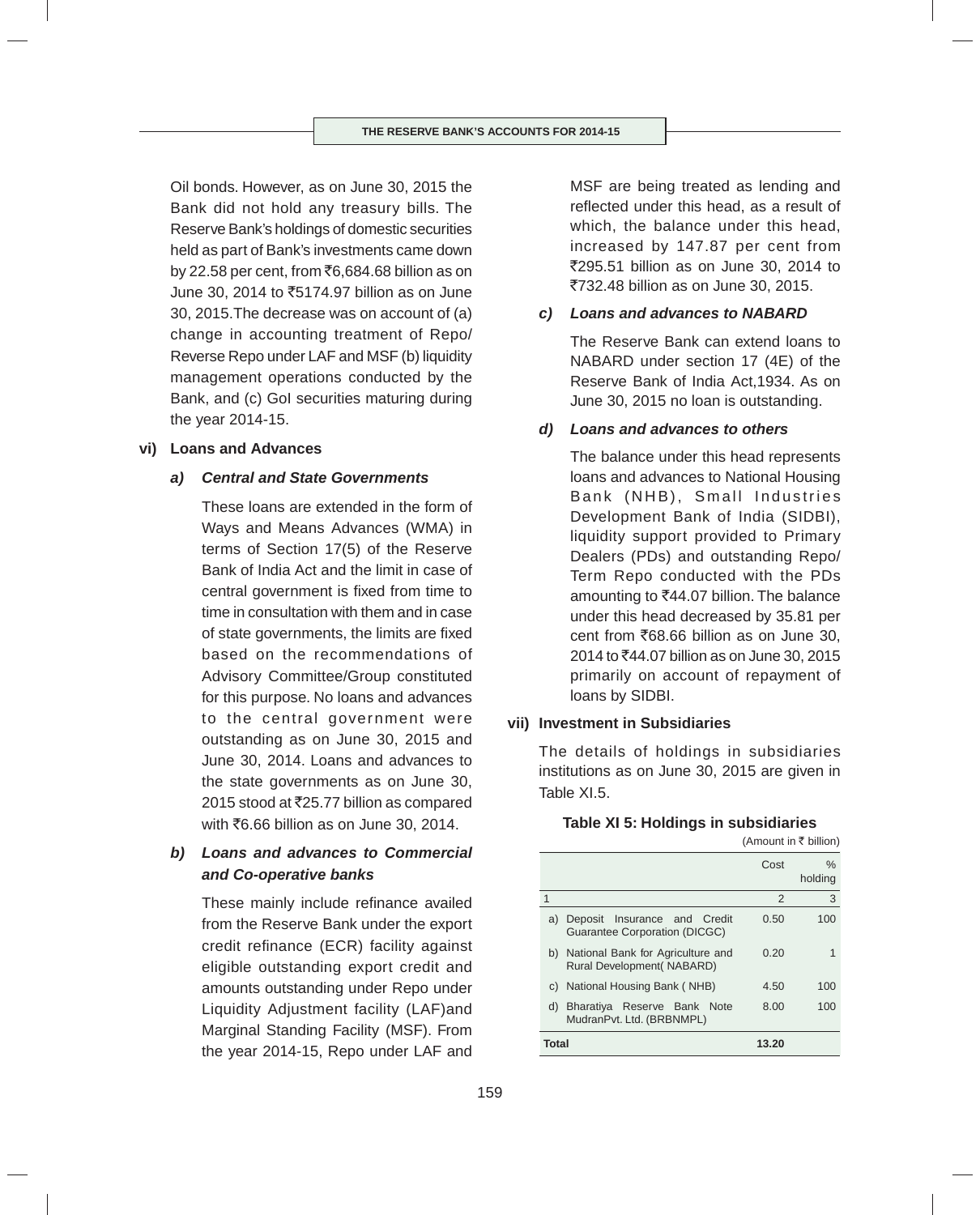#### **viii) Other Assets**

**a.** 'Other Assets' comprise fixed assets (net of depreciation), accrued income on domestic and foreign investments, balances held in Swap Amortisation Account (SAA), Revaluation of Forward Contracts Account (RFCA) and Miscellaneous Assets. Miscellaneous Assets comprise mainly loans and advances to staff, amount spent on projects pending completion, security deposit paid *etc*. The amount outstanding under 'Other Assets' decreased by 8.66 per cent from  $\overline{3}343.13$  billion as on June 30, 2014 to  $\overline{3}313.43$  billion as on June 30, 2015 primarily on account of marked to market loss on forward contracts as on June 30, 2015 as against marked to market gain as on June 30, 2014.

#### **b. Swap Amortisation Account (SAA)**

 In the case of swaps that are in the nature of repo at off-market rates, the difference between the future contract rate and the rate at which the contract is entered is amortised over the period of the contract and held in the SAA. The balance in this account increased by 59 per cent from  $\overline{5}59.30$  billion as on June 30, 2014 to ₹94.33 billion as on June 30, 2015. The amounts held in this account will be reversed on maturity of the underlying contracts.

# **c. Revaluation of Forward Contracts Account (RFCA)**

 Forward contracts which are entered into as part of intervention operations are marked to market on June 30. The net gain is required to be recorded in the RFCA, and reversed on the maturity of the underlying contracts. The balance in this account as on June 30, 2015 was nil on account of marked to market loss on forward contracts.

### **11.2.2 Assets of Issue Department**

The eligible assets of the Issue Department held as backing for notes issued consist of Gold Coin and Bullion, Rupee Coin, Foreign Currency Assets, Government of India non-interest bearing Rupee Securities and Domestic Bills of Exchange and other Commercial Papers. The Reserve Bank holds 557.75 metric tonnes of gold, of which 292.26 metric tonnes are held in India as backing for notes issued (Table XI.6). The value of gold held as backing for notes issued decreased by 1.93 per cent from  $\overline{6}49.78$  billion as on June 30, 2014 to  $\overline{\xi}$ 637.23 billion as on June 30, 2015, reflecting declining international bullion prices. Consequent upon an increase in notes issued, foreign currency assets held as backing for notes issued increased by 10.17 per cent from  $\overline{3}12,783.31$  billion as on June 30, 2014 to ₹14,082.75 billion as on June 30, 2015. The balance of Rupee coins held by Issue Department increased by 15.70 per cent from ₹1.72 billion as on June 30, 2014 to ₹1.99 billion as on June 30, 2015. The amount of non-interest bearing rupee securities remained unchanged at ₹10.46 billion.

# **XI.12 Foreign Currency Assets and Foreign Exchange Reserves**

The Foreign Exchange Reserves (FER) predominantly comprises FCA, besides gold,

#### **Table XI.6: Physical holding of Gold**

|                                                           | As on June<br>30, 2014        | As on June<br>30, 2015        |
|-----------------------------------------------------------|-------------------------------|-------------------------------|
|                                                           | Volume in<br>metric<br>tonnes | Volume in<br>metric<br>tonnes |
|                                                           | 2                             | 3                             |
| Gold held for backing note issue<br>(held in India)       | 292.26                        | 292.26                        |
| Gold held as asset of Banking<br>Department (held abroad) | 265.49                        | 265.49                        |
| Total                                                     | 557.75                        | 557.75                        |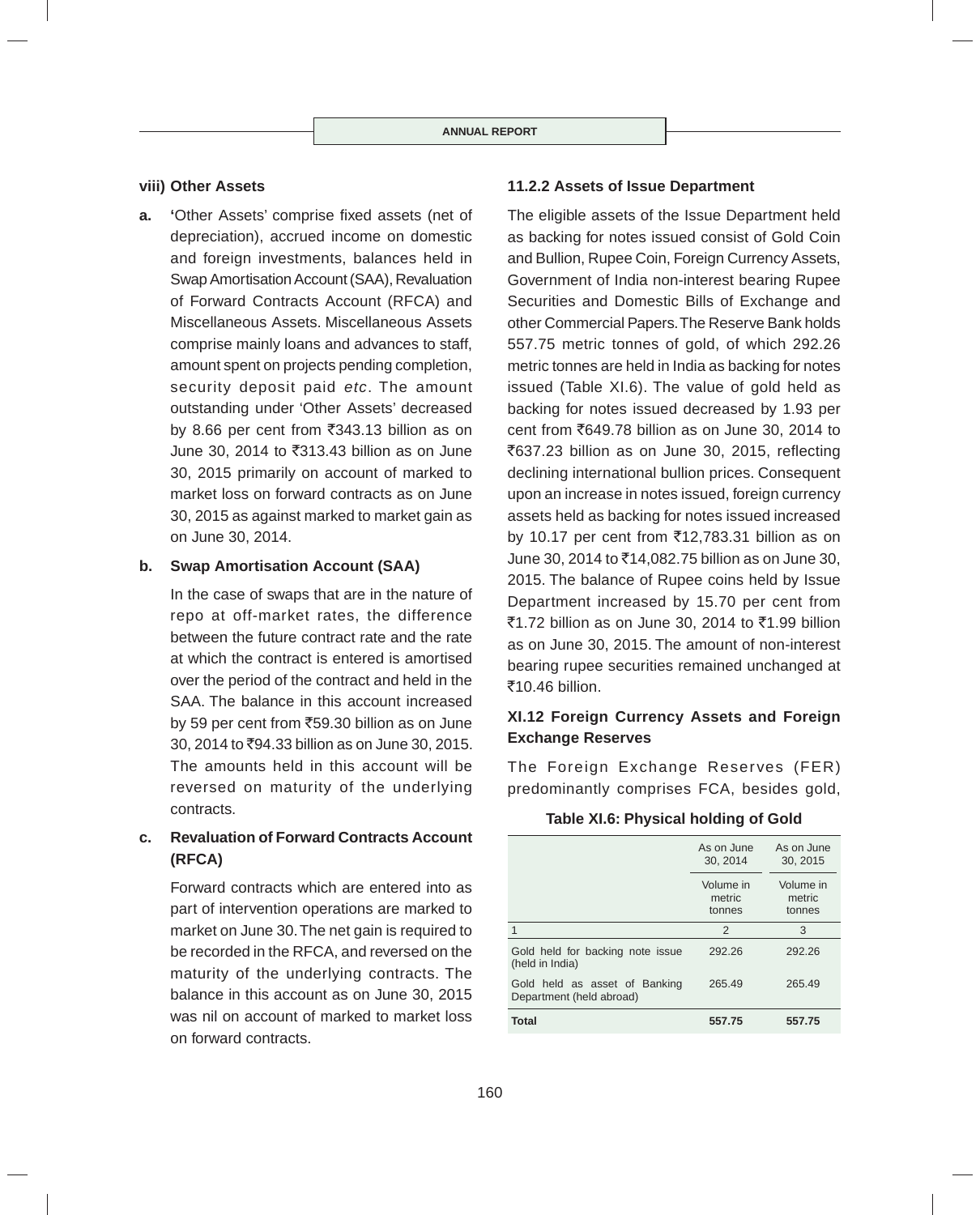#### **Table XI.7(a): Foreign Exchange Reserves**

(Amount in  $\bar{\tau}$  billion)

|                                 | As on June 30  |            | Variation   |             |
|---------------------------------|----------------|------------|-------------|-------------|
|                                 | 2014           | 2015       | Absolute    | Per Cent    |
|                                 | $\overline{2}$ | 3          | 4           | 5           |
| Foreign Currency Assets (FCA)   | 17,530.21^     | 21,100.56# | 3,570.35    | 20.37       |
| Gold                            | 1,240.02       | 1,216.07@  | $(-)$ 23.94 | $(-) 1.93$  |
| Special Drawing Rights (SDR)    | 268.31         | 259.03     | $(-) 9.28$  | $(-)$ 3.46  |
| Reserve Position in the IMF     | 103.23         | 83.96      | $(-) 19.27$ | $(-) 18.67$ |
| Foreign Exchange Reserves (FER) | 19.141.77      | 22,659.62  | 3,517.86    | 18.38       |

^ : Excludes SDR Holdings of the Reserve Bank amounting to `49.31 billion which is included under the SDR holdings.

#: Excludes (a) SDR Holdings of the Reserve Bank acquired from GOI, amounting to ₹99.08 billion, which is included under the SDR holdings, (b) Investment of ₹133.89 billion in bonds issued by IIFC (UK) and (c) ₹25.50 billion lent to Sri Lanka under a Currency Swap arrangement made available for SAARC countries.

@ : Of this, Gold valued at ₹637.23 billion is held as an asset of Issue Department and Gold valued at ₹578.84 billion is held under asset of Banking Department.

# **Table XI.7(b): Foreign Exchange Reserves**

(Amount in US \$ billion)

|                                 | As on June 30 |          | Variation  |             |
|---------------------------------|---------------|----------|------------|-------------|
|                                 | 2014          | 2015     | Absolute   | Per Cent    |
|                                 | 2             | 3        | 4          | 5           |
| Foreign Currency Assets (FCA)   | 289.32*       | 331.55** | 42.23      | 14.59       |
| Gold                            | 20.63         | 19.07    | $(-) 1.56$ | $(-) 7.56$  |
| Special Drawing Rights (SDR)    | 4.47          | 4.06     | $(-) 0.41$ | $(-) 9.17$  |
| Reserve Position in the IMF     | 1.72          | 1.32     | $(-) 0.40$ | $(-) 23.26$ |
| Foreign Exchange Reserves (FER) | 316.14        | 356.00   | 39.86      | 12.61       |

: Excluding USD 1,181 million invested in bonds of IIFC (UK) and SDRs equivalent to USD 820.56 million acquired by the Reserve Bank. \*\*: Excludes (a) SDRs equivalent to US\$ 1,554 million acquired by the Reserve Bank from GOI, which is included under the SDR holdings, (b) Investment of US\$ 2,100 million in bonds issued by IIFC (UK) and (c) LKR equivalent to US\$ 400 million received from Sri Lanka under a Currency Swap arrangement made available for SAARC countries.

Special Drawing Rights (SDRs) and Reserve Tranche Position (RTP). Reserve Tranche Position represents India's quota contribution to IMF in foreign currency and is not part of the Bank's balance sheet. The position of Foreign Exchange Reserves as at June 30, 2014 and June 30, 2015 in Indian Rupees and the US dollar, which is the numeraire currency for our foreign exchange reserves, have been furnished in Tables XI.7 (a) and (b).

# **ANALYSIS OF INCOME AND EXPENDITURE**

# **Income**

XI.13 The main components of Reserve Bank's income are Interest Receipts and Others including (i) Discount, (ii) Exchange, (iii) Commission and (iv) Rent Realised, Profit or loss on sale of Bank's property and provisions no longer required. Of these, Interest receipts forms the major portion, supplemented by relatively small amounts of income from other sources, *viz.*, discount, exchange, commission and others.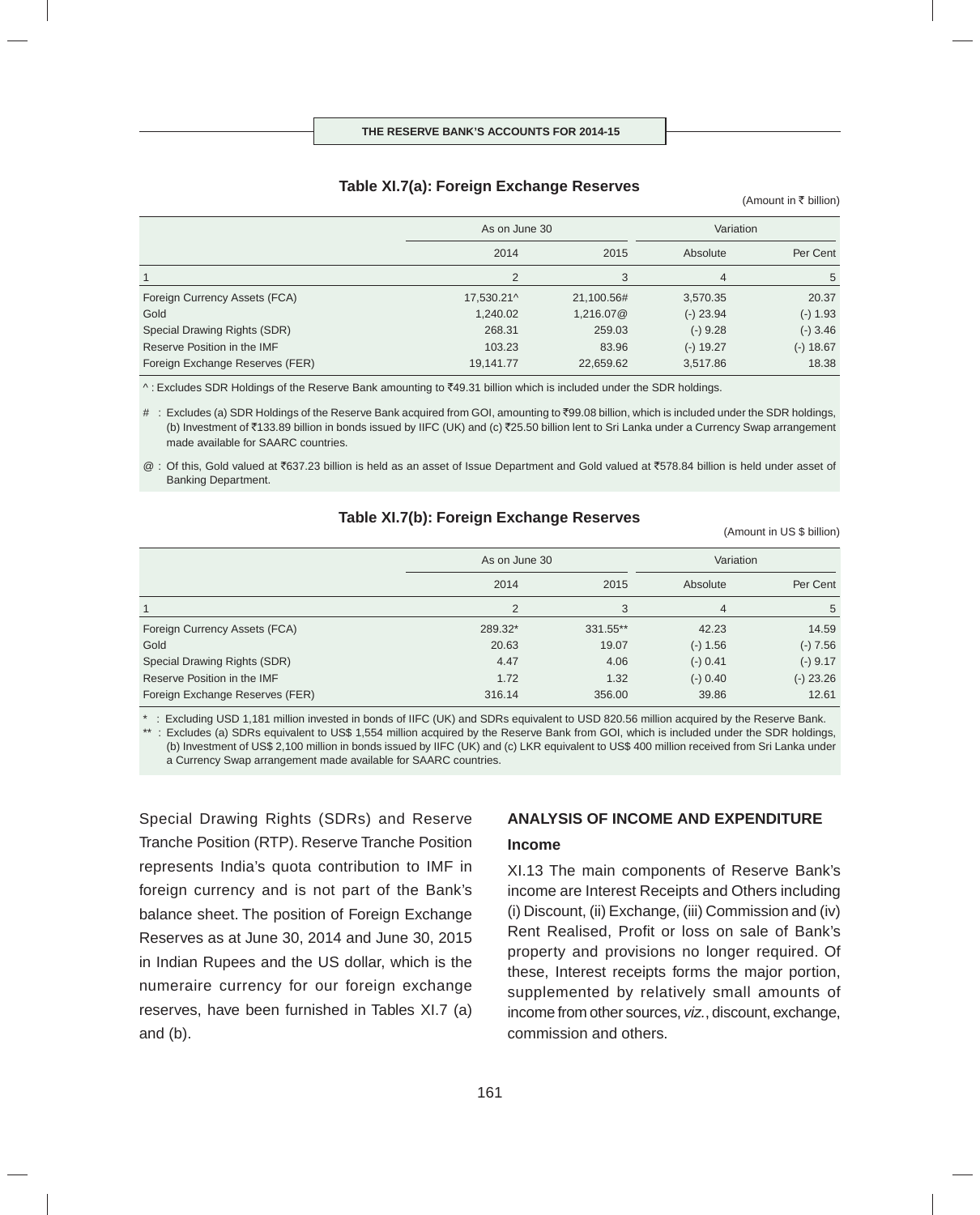### **Earnings from Foreign Sources**

XI.14 The income from foreign sources, increased by 30.2 per cent from ₹197.68 billion in 2013-14 to  $\overline{2}257.44$  billion in 2014-15 mainly on account of increase in the size of foreign currency assets which increased from  $\overline{5}17,579.52$  billion rupees as on June 30, 2014 to  $\overline{5}21$ , 359.03 billion rupees as on June 30, 2015. The rate of earnings on foreign currency assets was higher at 1.36 per cent in 2014-15 as compared with 1.21 per cent in 2013-14 (Table XI.8).

#### **Earnings from Domestic Sources**

XI.15 The net income from domestic sources increased by 19.29 per cent from  $\overline{5}448.49$  billion in 2013-14 to ₹535.00 billion in 2014-15, mainly on account of lower depreciation on rupee securities as the prices of Government securities stayed in a narrow range throughout the year. The substantial decline in depreciation by  $\overline{382.17}$ billion was offset to a large extent by lower profits realised on sales of securities as the central government is now being compensated based on the weighted average rate of the term auctions conducted by the Reserve Bank during the year as against the earlier system of investing in government securities from out of the Bank's holdings. The details of earnings from domestic sources are given in Table XI.9.

XI.16 The coupon receipts was slightly lower at  $\overline{5}436.30$  billion in 2014-15 as compared to  $\overline{5}470.53$ billion as the Reserve Bank's holding of rupee securities came down on account of Open Market Operations (OMO) sales (including the sales on NDS-OM) and redemption of securities on maturity. No OMO purchases were conducted during the year.

XI.17 The net interest income from LAF and MSF (Interest on Repo and MSF less interest paid by the Bank on Reverse Repo) decreased by 60.53 per cent from  $\overline{576.47}$  billion in 2013-14 to  $\overline{530.17}$ billion in 2014-15 largely on account of lower Average Daily Net Liquidity Injection through RBI windows (Repo, Reverse Repo, MSF, Term Repo & Term Reverse Repo).

XI.18 Interest income on Ways and Means Advances (WMA)/Overdraft (OD) from the Centre and States increased by 21.91 per cent from  $\bar{z}3.88$ billion as on June 30, 2014 to  $\bar{c}4.73$  billion as on June 30, 2015. The interest received on account of WMA/OD from the central government during 2014- 15 was ₹3.57 billion as compared to ₹3.22 billion during 2013-14 due to higher average utilisation of OD for 19 days by the central government as compared to lower utilisation of OD for 9 days in the previous year. The interest received on WMA/ OD/Special Drawing Fund (SDF) from states during the year 2014-15 was  $\overline{5}1.16$  billion as compared to

 $\sigma$  billion)

|                                                                                             |               |           |                | (K DIIIION) |
|---------------------------------------------------------------------------------------------|---------------|-----------|----------------|-------------|
| Item                                                                                        | As on June 30 |           | Variation      |             |
|                                                                                             | 2014          | 2015      | Absolute       | Per Cent    |
|                                                                                             | 2             |           | $\overline{4}$ | 5           |
| Foreign Currency Assets (FCA)                                                               | 17,579.52     | 21,359.04 | 3,779.51       | 21.50       |
| Average FCA                                                                                 | 16,368.93     | 18,909.29 | 2,540.36       | 15.52       |
| Earnings from FCA (interest, discount, exchange gain/loss, capital gain/loss on securities) | 197.68        | 257.44    | 59.76          | 30.23       |
| Earnings from FCA as per cent of average FCA                                                | 1.21          | 1.36      | 0.15           | 12.40       |

#### **Table XI.8: Earnings from Foreign Sources**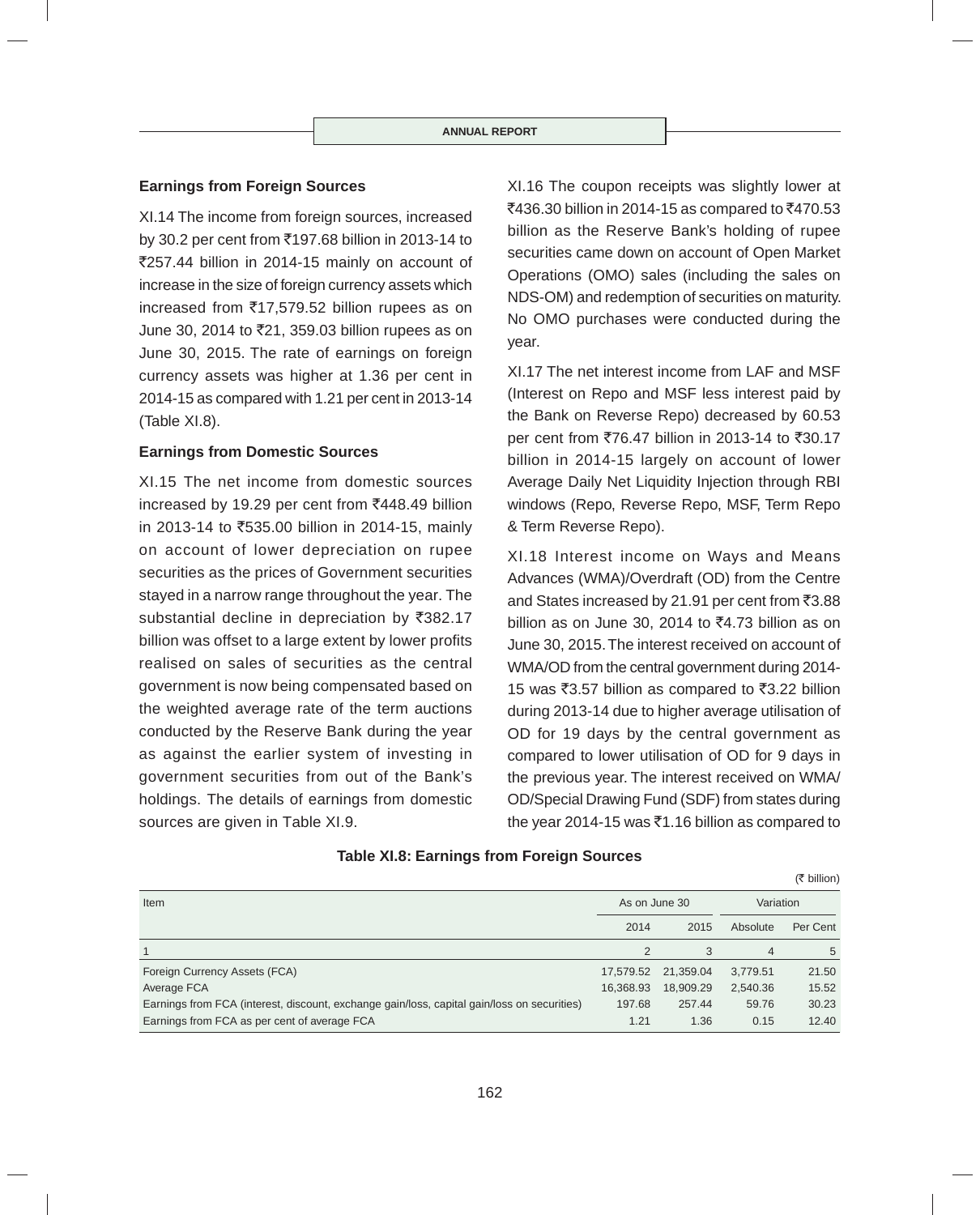|                       |                                                                |                                                                                                |                |               |                   | (₹ billion) |
|-----------------------|----------------------------------------------------------------|------------------------------------------------------------------------------------------------|----------------|---------------|-------------------|-------------|
|                       | Year ended<br>Item                                             |                                                                                                | Variation      |               |                   |             |
|                       |                                                                |                                                                                                | June 30, 2014  | June 30, 2015 | Absolute Per cent |             |
| $\mathbf{1}$          |                                                                |                                                                                                | $\overline{2}$ | 3             | $\overline{4}$    | 5           |
|                       |                                                                | <b>Domestic Assets</b>                                                                         | 8664.04        | 7656.01       | $(-)1008.03$      | $(-)11.63$  |
|                       | <b>Weekly Average of Domestic Assets</b><br>8694.77<br>7828.99 |                                                                                                | $(-)865.78$    | $(-)9.96$     |                   |             |
| Earnings (I + II+III) |                                                                | 448.49                                                                                         | 535.00         | 86.51         | 19.29             |             |
| Ι.                    |                                                                | Interest and other Securities Related Income                                                   |                |               |                   |             |
|                       | i)                                                             | Profit on Sale of Securities                                                                   | 331.37         | 139.15        | $(-)192.22$       | $(-)58.01$  |
|                       | ii)                                                            | Net Interest on LAF Operations                                                                 | 59.02          | 28.30         | $(-)30.72$        | $(-)52.05$  |
|                       | iii)                                                           | Interest on MSF operations                                                                     | 17.45          | 1.88          | $(-)15.57$        | $(-)89.23$  |
|                       | iv)                                                            | Interest on holding of Domestic Securities                                                     | 470.53         | 436.30        | $(-)34.23$        | $(-)7.27$   |
|                       | V)                                                             | Depreciation                                                                                   | $(-)480.45$    | $(-)98.28$    | 382.17            | 79.54       |
|                       |                                                                | Sub total (i+ii+iii+iv+v)                                                                      | 397.92         | 507.35        | 109.43            | 27.50       |
| Ш.                    |                                                                | Interest on Loans and Advances                                                                 |                |               |                   |             |
|                       | i)                                                             | To Government (Central & States)                                                               | 3.88           | 4.73          | 0.85              | 21.91       |
|                       | ii)                                                            | To Banks & Financial Institutions                                                              | 33.10          | 8.87          | $(-)24.23$        | $(-)73.20$  |
|                       | iii)                                                           | To Employees                                                                                   | 0.48           | 0.46          | $(-)0.02$         | $(-)4.17$   |
|                       |                                                                | Sub total (i+ii+iii)                                                                           | 37.46          | 14.06         | $(-)23.40$        | $(-)62.47$  |
|                       |                                                                | III. Other Earnings                                                                            |                |               |                   |             |
|                       | i)                                                             | <b>Discount</b>                                                                                | 0.01           | 0.00          | $(-)0.01$         | $(-)100$    |
|                       | ii)                                                            | Exchange                                                                                       | 0.00           | 0.00          | 0.00              | 0.00        |
|                       | iii)                                                           | Commission                                                                                     | 12.57          | 13.38         | 0.81              | 6.44        |
|                       | iv)                                                            | Rent realised, Profit or Loss on sale of Bank's property and Provisions no<br>longer required. | 0.53           | 0.21          | $(-)0.32$         | $(-)60.38$  |
|                       |                                                                | Sub total (i+ii+iii+iv)                                                                        | 13.11          | 13.59         | 0.48              | 3.66        |

 $\overline{50.66}$  billion for the year 2013 –14. This is attributable to significantly higher daily average utilisation of WMA/OD/SDF by the States at  $\bar{c}$ 14.46 billion in 2014-15 as against  $\overline{88.51}$  billion during 2013-14.

# **Expenditure**

XI.19 The Reserve Bank incurs expenditure in the course of performing its statutory functions by way of agency charges/commission, printing of notes, expenses on remittance of treasure besides staff related and other expenses. The total expenditure of the Reserve Bank increased by 11.92 per cent from ₹119.34 billion in 2013-14 to ₹133.56 billion in 2014-15.

#### **i) Interest Payment**

During 2014-15 interest of  $\overline{5}0.01$  billion was credited to Dr B.R.Ambedkar Fund that was set up for giving scholarship to wards of staff.

### **ii) Employee cost**

 The employee cost decreased by 6.15 per cent from  $\bar{z}$ 43.24 billion in 2013-14 to  $\bar{z}$ 40.58 billion in 2014-15. The major component of employee cost is gratuity and superannuation. The decrease is mainly due to the decrease in the contribution towards accrued liabilities of the Gratuity and Superannuation Fund and other funds based on the actuarial valuation. The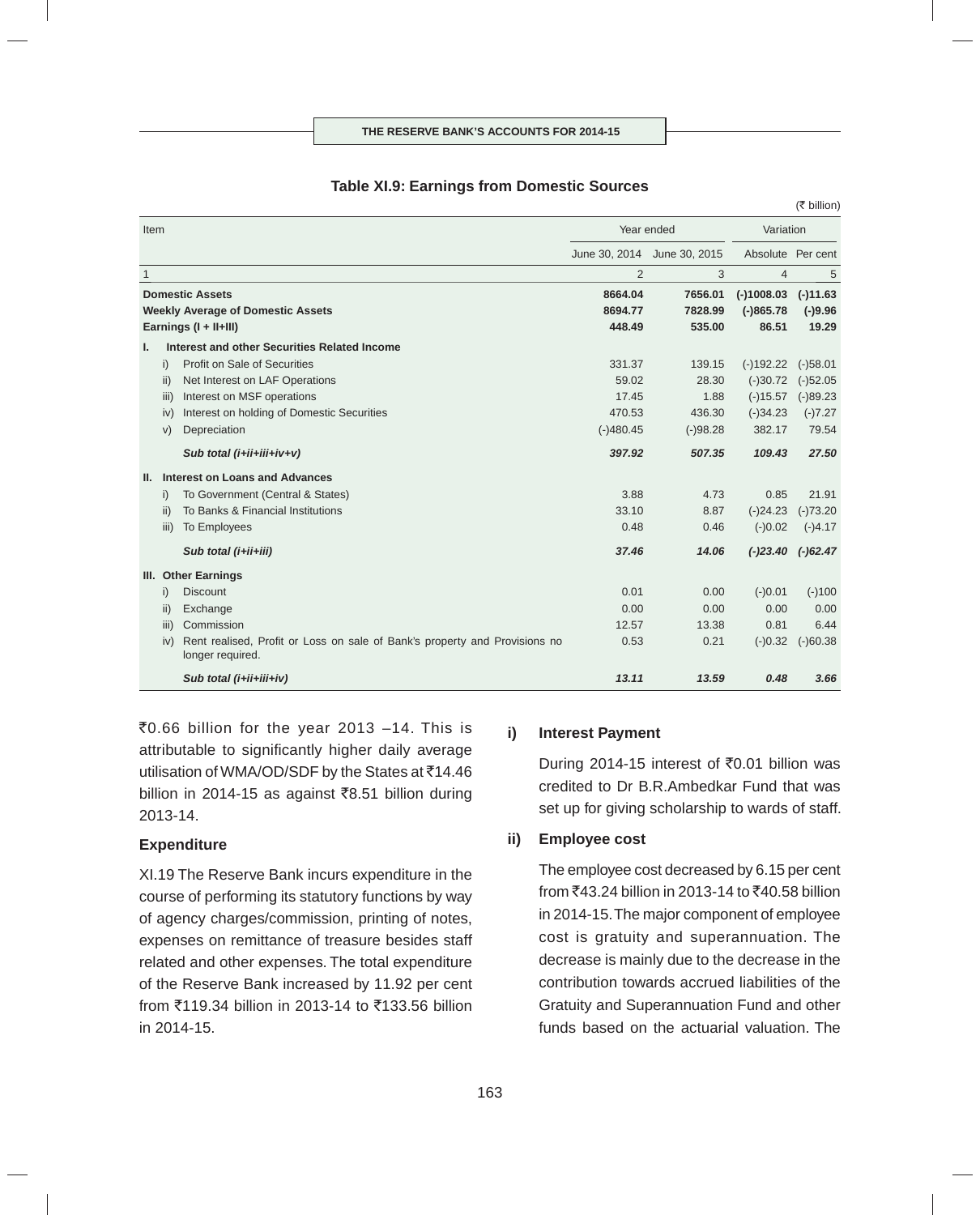contribution for the year 2014-15 was  $\bar{\mathrm{z}}$ 14.83 billion as against  $\bar{\bar{\tau}}$ 18.09 billion in the previous year. GoI dated rupee securities, equivalent to the balances in Provident Fund, Gratuity & Superannuation Fund, Leave Encashment Fund and Medical Assistance Fund, held by the Bank have been specifically ear-marked for these Funds.

# **iii) Agency Charges**

# **a.** *Agency Commission on Government Transactions*

 The Reserve Bank discharges the function of banker to the government through a large network of agency bank branches that serve as retail outlets for government transactions. The Reserve Bank pays commission to these agency banks at prescribed rates which were last revised with effect from July 01, 2012. The agency commission paid to these banks on account of government business for the year 2014-15 was  $\overline{5}29.63$  billion as compared with  $\overline{2}27.81$  billion for the year 2013-14, registering an increase of 6.54 per cent. The increase in agency commission could be attributed to the growth in number of transactions and amount involved in government receipts and payments.

# **b.** *Underwriting Commission paid to the Primary Dealers (PDs)*

Reserve Bank paid total underwriting commission of  $\bar{z}$ 0.33 billion to PDs during 2014-15 as compared to  $\overline{5}4.81$ billion during 2013-14. Underwriting commission was on the lower side as compared to last year due to softening of yields during the year (10 year benchmark yield decreased by around

86 bps) on account of various reasons like RBI rate cut by 75 bps, softening of crude prices; fall in CPI and WPI etc. As the market conditions were benign and risk of devolvement reduced, PDs demanded lesser underwriting commission as compared to last year when market conditions turned volatile after taper tantrum by US Fed in May 2013.

# **c.** *Fees paid to the External Asset Managers, custodians, etc.*

Fees amounting to  $\bar{z}$ 0.49 billion were paid during the year July-June 2015 as compared to  $\overline{50.63}$  billion in 2013-14 to the external asset managers who are entrusted with the management of a small portion of the Reserve Bank's foreign exchange reserves and to custodians who hold the foreign assets of the Reserve Bank.

# **iv) Printing of notes**

The expenditure incurred on printing of notes increased by 17.05 per cent from  $\overline{3}32.14$  billion in 2013-14 to ₹37.62 billion in 2014-15 mainly on account of increase in the supply of banknotes.

# **v) Other expenses**

Other expenses consisting of expenditure on remittance of treasure, printing and stationery, audit fees and related expenses, miscellaneous expenses, etc. increased by 39.74 per cent from ₹10.67 billion as on June 30, 2014 to ₹14.91 billion as on June 30, 2015. This is primarily on account of increase in expenditure on Banking Development Scheme from  $\bar{z}$ 0.53 billion in 2013-14 to ₹3.03 billion in 2014-15.